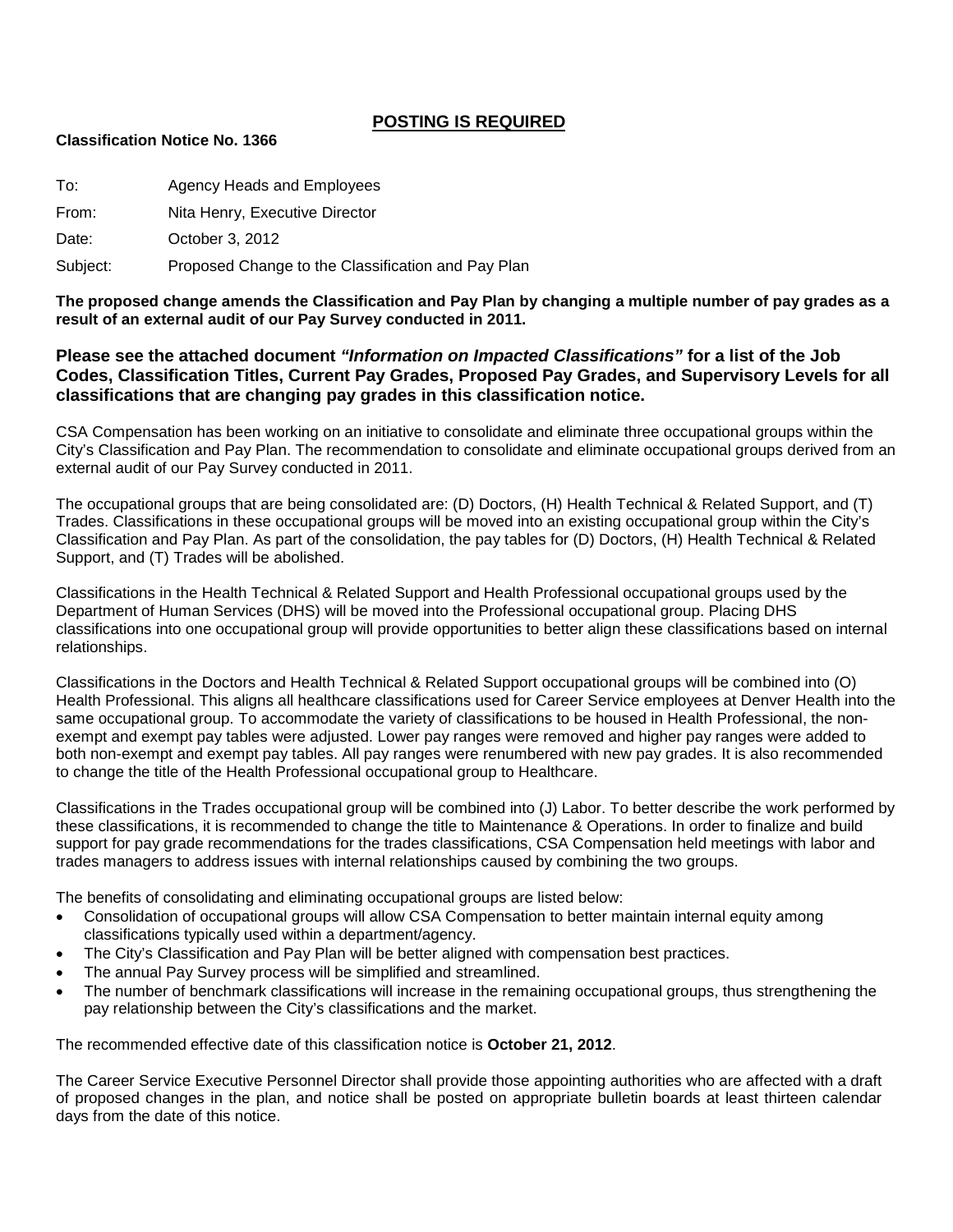### **Public Notice of Changes**:

The scheduled time for the public hearing is **Thursday October 18, 2012 9:00 a.m.** in the CSA Board Room, Room 4.F.6, Webb Municipal Building, 201 West Colfax Avenue.

**Note:** Please submit any questions or comments on this proposal in writing to Bruce Backer [bruce.backer@denvergov.org,](mailto:bruce.backer@denvergov.org) Career Service Authority, in care of Alena Martinez [alena.martinez@denvergov.org](mailto:alena.martinez@denvergov.org) by 8:00 a.m. on **Wednesday, October 17, 2012.** Please include a contact name and phone number so that we may respond directly.

If anyone wishes to be heard by the Board on this item, please call Frances Trujillo [frances.trujillo@denvergov.org](mailto:frances.trujillo@denvergov.org) at (720) 913-5168 no later than noon on **Tuesday, October 16, 2012.**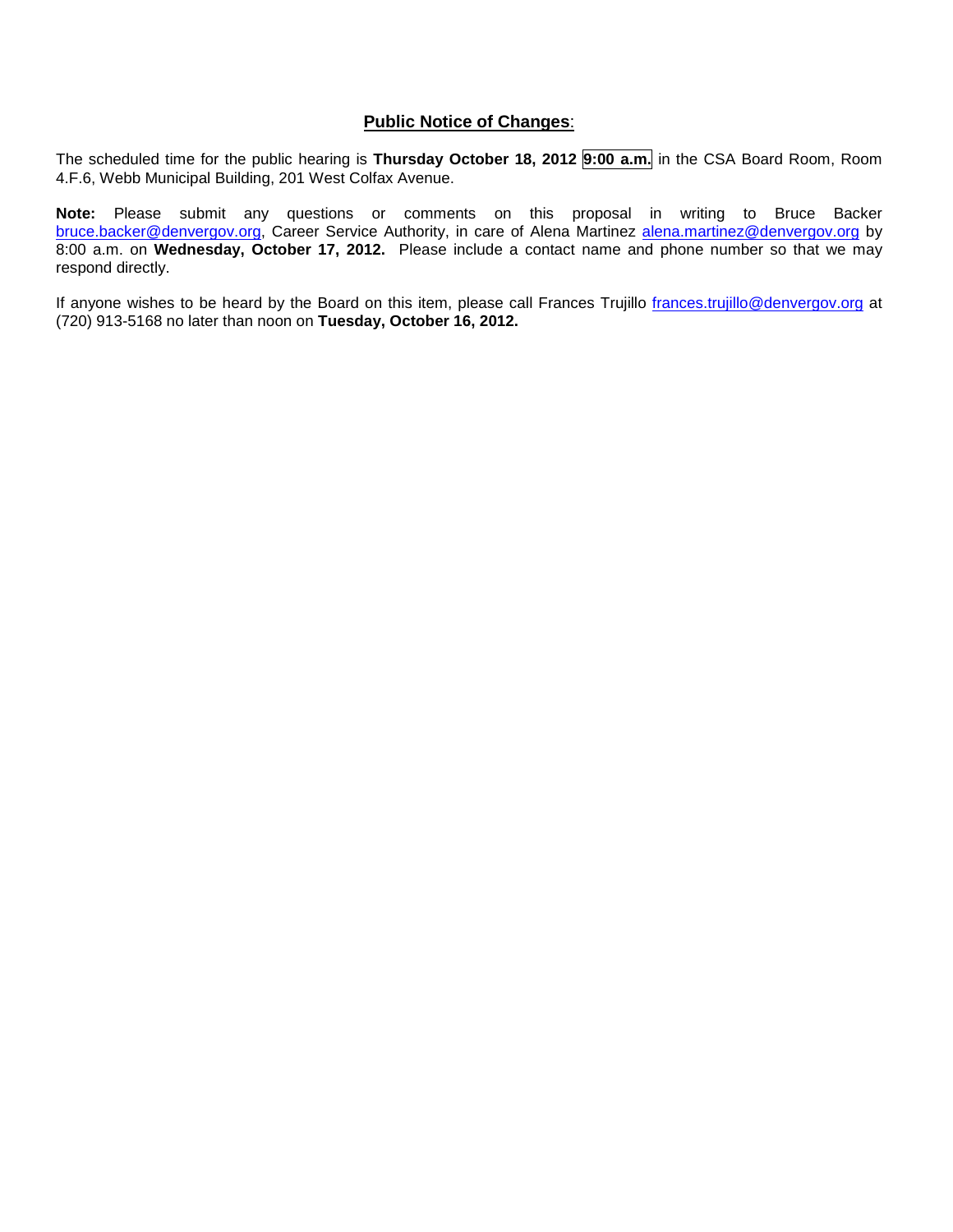|                 |                | CLASSIFICATION NOTICE #1366 - OCCUPATIONAL GROUP CONSOLIDATION |                                                |                                                        |                           |
|-----------------|----------------|----------------------------------------------------------------|------------------------------------------------|--------------------------------------------------------|---------------------------|
|                 |                |                                                                | <b>INFORMATION ON IMPACTED CLASSIFICATIONS</b> |                                                        |                           |
| <b>CURRENT</b>  | <b>NEW JOB</b> |                                                                |                                                |                                                        |                           |
| <b>JOB CODE</b> | <b>CODE</b>    | <b>CLASSIFICATION TITLE</b>                                    |                                                | CURRENT PAY GRADE PROPOSED PAY GRADE SUPERVISORY LEVEL |                           |
| CH2286          | CO2654         | <b>Addictions Counselor Level II</b>                           | 615-H (33154-48405)                            | 609-0 (33058-48264)                                    | 3-None/Incidental         |
| CH2287          | CO2665         | <b>Addictions Counselor Level III</b>                          | 617-H (36240-52910)                            | 611-0 (36134-52756)                                    | 3-None/Incidental         |
| CD1061          | CO2720         | <b>Advanced Physician</b>                                      | 824-D (123537-197659)                          | 823-0 (146702-234723)                                  | 3-None/Incidental         |
| CO0557          | N/A            | <b>Advanced Poison Information Specialist</b>                  | 812-0 (56375-90200)                            | 809-0 (57643-92229)                                    | 3-None/Incidental         |
| CO0558          | N/A            | <b>Advanced Registered Nurse</b>                               | 812-0 (56375-90200)                            | 809-0 (57643-92229)                                    | 3-None/Incidental         |
| CD1062          | CO2724         | Advanced Technical Physician                                   | 827-D (150174-239623)                          | 825-0 (167645-268232)                                  | 3-None/Incidental         |
| CH1613          | CO2641         | Anesthesia Technician                                          | 610-H (26540-38748)                            | 604-0 (26464-38637)                                    | 3-None/Incidental         |
| CD1063          | CO2725         | Associate Director Physician Services                          | 828-D (161327-258123)                          | 826-O (179213-286740)                                  | 5-Manager 2               |
| CD1064          | CO2728         | Associate Director Technical Physician<br><b>Services</b>      | 831-D (197080-315328)                          | 828-0 (204797-327678)                                  | 5-Manager 2               |
| CT0069          | CJ2476         | Associate Heavy Equipment Mechanic                             | 617-T (37703-55046)                            | 616-J (38636-56381)                                    | 3-None/Incidental         |
| CT0072          | CJ2477         | Automotive Body Repair Supervisor                              | 810-T (49231-78770)                            | 810-J (52737-84148)                                    | 6-First Level Supervisor  |
| CT0074          | CJ2478         | Automotive Service Center Supervisor                           | 807-T (40299-64478)                            | 810-J (52737-84148)                                    | 6-First Level Supervisor  |
| CT0075          | CJ2479         | Automotive Service Technician                                  | 612-T (30183-44067)                            | 612-J (32331-47204)                                    | 3-None/Incidental         |
| CT0077          | CJ2480         | <b>Aviation Electrical Superintendent</b>                      | 812-T (56259-90014)                            | 813-J (64439-102801)                                   | 7-Second Level Supervisor |
| CT0080          | CJ2481         | <b>Aviation Painting Supervisor</b>                            | 809-T (46053-73685)                            | 809-J (49342-78714)                                    | 6-First Level Supervisor  |
| CH1635          | CO2644         | Behavioral Health Technician                                   | 611-H (27748-40512)                            | 605-0 (27668-40395)                                    | 3-None/Incidental         |
| CT0086          | CJ2489         | <b>Body Repair Worker</b>                                      | 619-T (41212-60170)                            | 618-J (42230-61629)                                    | 3-None/Incidental         |
| CH0513          | CO2681         | Cardiopulmonary Technologist                                   | 624-H (49482-72244)                            | 618-0 (49339-72034)                                    | 3-None/Incidental         |
| CT0092          | CJ2493         | Carpenter                                                      | 616-T (36062-52651)                            | 617-J (40390-58943)                                    | 3-None/Incidental         |
| CH2343          | CA2655         | Case Management Coordinator I                                  | 615-H (33154-48405)                            | 611-A (33240-48530)                                    | 3-None/Incidental         |
| CH2346          | CA2658         | Case Management Coordinator II                                 | 616-H (34663-50608)                            | 612-A (34752-50738)                                    | 3-None/Incidental         |
| CH2344          | CA2666         | Case Management Coordinator III                                | 617-H (36240-52910)                            | 613-A (36333-53046)                                    | 3-None/Incidental         |
| CH2205          | CA2691         | Case Management Supervisor I                                   | 808-H (41407-66251)                            | 807-A (46401-74242)                                    | 6-First Level Supervisor  |
| CH2242          | CA2697         | Case Management Supervisor II                                  | 810-H (47207-75362)                            | 808-A (49603-79365)                                    | 7-Second Level Supervisor |
| CT0093          | CJ2494         | <b>Cement Finisher</b>                                         | 616-T (36062-52651)                            | 617-J (40390-58943)                                    | 3-None/Incidental         |
| CT2440          | CJ2499         | <b>Chief Combination Inspector</b>                             | 812-T (56259-90014)                            | 812-J (68891-109889)                                   | 6-First Level Supervisor  |
| CD2209          | CO2726         | <b>Chief Medical Examiner And Coroner</b>                      | 828-D (161327-258123)                          | 827-0 (191578-306525)                                  | 5-Manager 2               |
| CH0515          | CO2716         | <b>Chief Paramedic</b>                                         | 818-H (80695-129112)                           | 814-O (80470-128753)                                   | 4-Manager 1               |
| CT1743          | CI2706         | Chief Trades Inspector                                         | 811-T (52628-84205)                            | 810-J (52737-84148)                                    | 3-None/Incidental         |
| CH1617          | CO2652         | <b>Clinical Care Associate</b>                                 | 614-H (31711-46298)                            | 608-0 (31619-46164)                                    | 3-None/Incidental         |
| CH1618          | CO2645         | Clinical Care Technician                                       | 611-H (27748-40512)                            | 605-0 (27668-40395)                                    | 3-None/Incidental         |
| CO1598          | N/A            | <b>Clinical Nurse Educator</b>                                 | 813-O (60265-96424)                            | 809-0 (57643-92229)                                    | 3-None/Incidental         |
| CO0564          | N/A            | <b>Clinical Nurse Specialist</b>                               | 815-O (68868-110189)                           | 811-0 (65872-105396)                                   | 3-None/Incidental         |
| CO0565          | N/A            | Clinical Social Work Team Leader                               | 810-O (49332-78931)                            | 807-0 (50442-80707)                                    | 2-Lead Worker             |
| CT2438          | CJ2679         | <b>Combination Inspector I</b>                                 | 622-T (47097-68762)                            | 622-J (50449-73640)                                    | 3-None/Incidental         |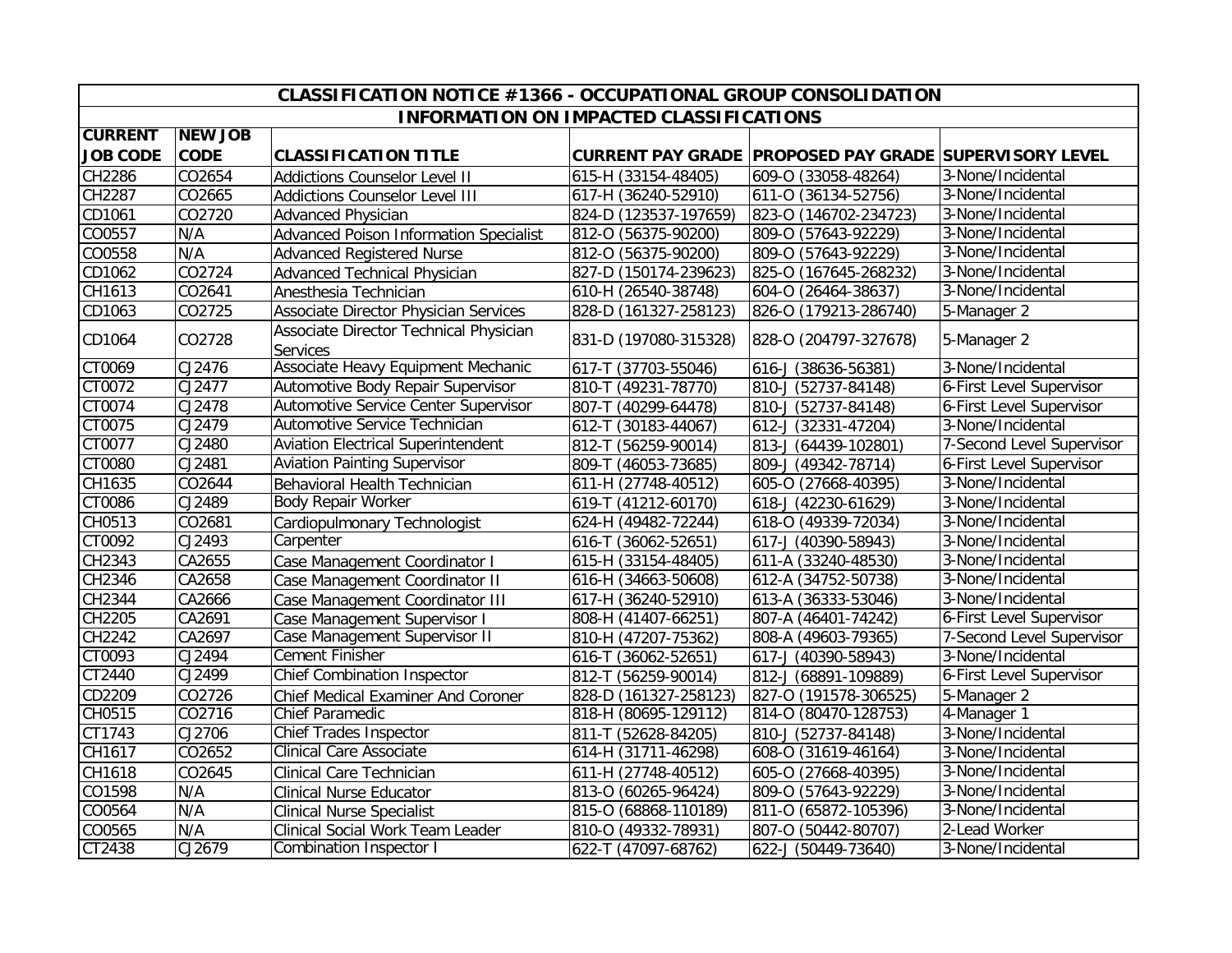| CT2439 | CJ2682              | <b>Combination Inspector II</b>                | 624-T (51480-74161)   | 624-J (55137-80485)   | 3-None/Incidental         |
|--------|---------------------|------------------------------------------------|-----------------------|-----------------------|---------------------------|
| CT0105 | CJ2500              | <b>Construction And Maintenance Supervisor</b> | 811-T (52628-84205)   | 810-J (52737-84148)   | 6-First Level Supervisor  |
| CT0104 | CJ2501              | <b>Construction Inspector</b>                  | 621-T (45047-65769)   | 621-J (48261-70445)   | 2-Lead Worker             |
| CH1645 | CO2699              | <b>Critical Care Respiratory Specialist</b>    | 810-H (47318-75709)   | 807-0 (50442-80707)   | 2-Lead Worker             |
| CH0516 | CO2703              | Cytotechnologist                               | 811-H (50583-80933)   | 807-0 (50442-80707)   | 3-None/Incidental         |
| CH1620 | CO2642              | Dental Assistant                               | 610-H (26540-38748)   | 604-0 (26464-38637)   | 3-None/Incidental         |
| CD1065 | CO2717              | Dentist                                        | 819-D (88493-141589)  | 807-0 (98304-157286)  | 3-None/Incidental         |
| CH0519 | CO2707              | Diagnostic Imaging Supervisor                  | 812-H (54073-86517)   | 808-O (53922-78188)   | 6-First Level Supervisor  |
| CH0520 | CO2680              | Diagnostic Imaging Technologist                | 623-H (47329-69100)   | 617-0 (47191-68889)   | 3-None/Incidental         |
| CT0110 | CJ2514              | <b>Electrical Inspector</b>                    | 621-T (45047-65769)   | 621-J (48261-70445)   | 3-None/Incidental         |
| CT0111 | CJ2515              | <b>Electrical Maintenance Worker</b>           | 616-T (36062-52651)   | 616-J (38636-56381)   | 3-None/Incidental         |
| CT0112 | CJ2516              | <b>Electrical Supervisor</b>                   | 810-T (49231-78770)   | 810-J (52737-84148)   | 6-First Level Supervisor  |
| CT0113 | CJ2513              | Electrician                                    | 620-T (43087-62907)   | 621-J (48261-70445)   | 3-None/Incidental         |
| CT1473 | CJ2511              | Electronic Systems Technician                  | 620-T (43087-62907)   | 619-J (44145-64439)   | 3-None/Incidental         |
| CT0114 | CJ2512              | Electronics Technician Supervisor              | 810-T (49231-78770)   | 810-J (52737-84148)   | 6-First Level Supervisor  |
| CH1900 | CO2659              | <b>Emergency Service Patrol Team Leader</b>    | 616-H (34663-50608)   | 610-O (34562-50460)   | 2-Lead Worker             |
| CH1902 | CO2656              | <b>Emergency Service Technician</b>            | 615-H (33154-48405)   | 609-0 (33058-48264)   | 3-None/Incidental         |
| CO2162 | CA2693              | Employee Assistance Counselor                  | 808-O (43169-69070)   | 806-A (43406-69450)   | 3-None/Incidental         |
| CT1910 | CJ2522              | <b>Facilities Superintendent</b>               | 812-T (56259-90014)   | 813-J (64439-102801)  | 7-Second Level Supervisor |
| CT0120 | CJ2523              | Facility Maintaintenance Technician            | 616-T (36062-52651)   | 616-J (38636-56381)   | 3-None/Incidental         |
| CJ1917 | N/A                 | <b>Field Superintendent</b>                    | 814-J (68891-109889)  | 813-J (64439-102801)  | 7-Second Level Supervisor |
| CH1654 | CE2660              | Forensic Autopsy Technician                    | 616-H (34663-50608)   | 617-E (40662-59367)   | 3-None/Incidental         |
| CH1655 | CE2689              | Forensic Autopsy Technician Supervisor         | 807-H (38734-61974)   | 808-E (46459-74334)   | 6-First Level Supervisor  |
| CD2210 | CO2721              | Forensic Pathologist                           | 824-D (123537-197659) | 823-0 (146702-234723) | 3-None/Incidental         |
| CD2300 | CD2300              | Forensic Pathology Fellow                      | 401-D (35.46)         | 401-D (42.32)         | 3-None/Incidental         |
| CT0125 | CJ2526              | Glazier                                        | 616-T (36062-52651)   | 617-J (40390-58943)   | 3-None/Incidental         |
| CH1623 | CO2643              | Health Care Technician                         | 610-H (26540-38748)   | 604-0 (26464-38637)   | 3-None/Incidental         |
| CT0132 | CJ2535              | Heavy Equipment Mechanic                       | 619-T (41212-60170)   | 618-J (42230-61629)   | 3-None/Incidental         |
|        |                     | <b>Heavy Equipment Mechanic Line</b>           |                       |                       |                           |
| CT0131 | CJ2534              | Supervisor                                     | 810-T (49231-78770)   | 810-J (52737-84148)   | 3-None/Incidental         |
| CT0135 | $\overline{CJ2536}$ | Heavy Equipment Service Technician             | 614-T (32992-48168)   | 613-J (33811-49343)   | 3-None/Incidental         |
| CT1741 | CJ2676              | Helicopter Mechanic                            | 620-T (43087-62907)   | 621-J (48261-70445)   | 3-None/Incidental         |
| CH1935 | CA2650              | Human Service Advocate                         | 613-H (30331-44283)   | 610-A (31793-46418)   | 3-None/Incidental         |
| CH1936 | CA2685              | Human Service Supervisor                       | 805-H (33895-54232)   | 803-A (35531-56850)   | 6-First Level Supervisor  |
| CT0139 | CJ2539              | <b>HVAC Mechanic</b>                           | 619-T (41212-60170)   | 619-J (44145-64439)   | 6-First Level Supervisor  |
| CT0140 | CJ2540              | <b>HVAC Supervisor</b>                         | 811-T (52628-84205)   | 810-J (52737-84148)   | 6-First Level Supervisor  |
| CH0528 | CO2711              | <b>Imaging Operations Supervisor</b>           | 813-H (57804-92486)   | 809-O (57643-92229)   | 7-Second Level Supervisor |
| CT1937 | CJ2541              | Information Display Technician                 | 620-T (43087-62907)   | 619-J (44145-64439)   | 6-First Level Supervisor  |
| CH0529 | CO2661              | Laboratory Technician                          | 616-H (34663-50608)   | 610-O (34562-50460)   | 3-None/Incidental         |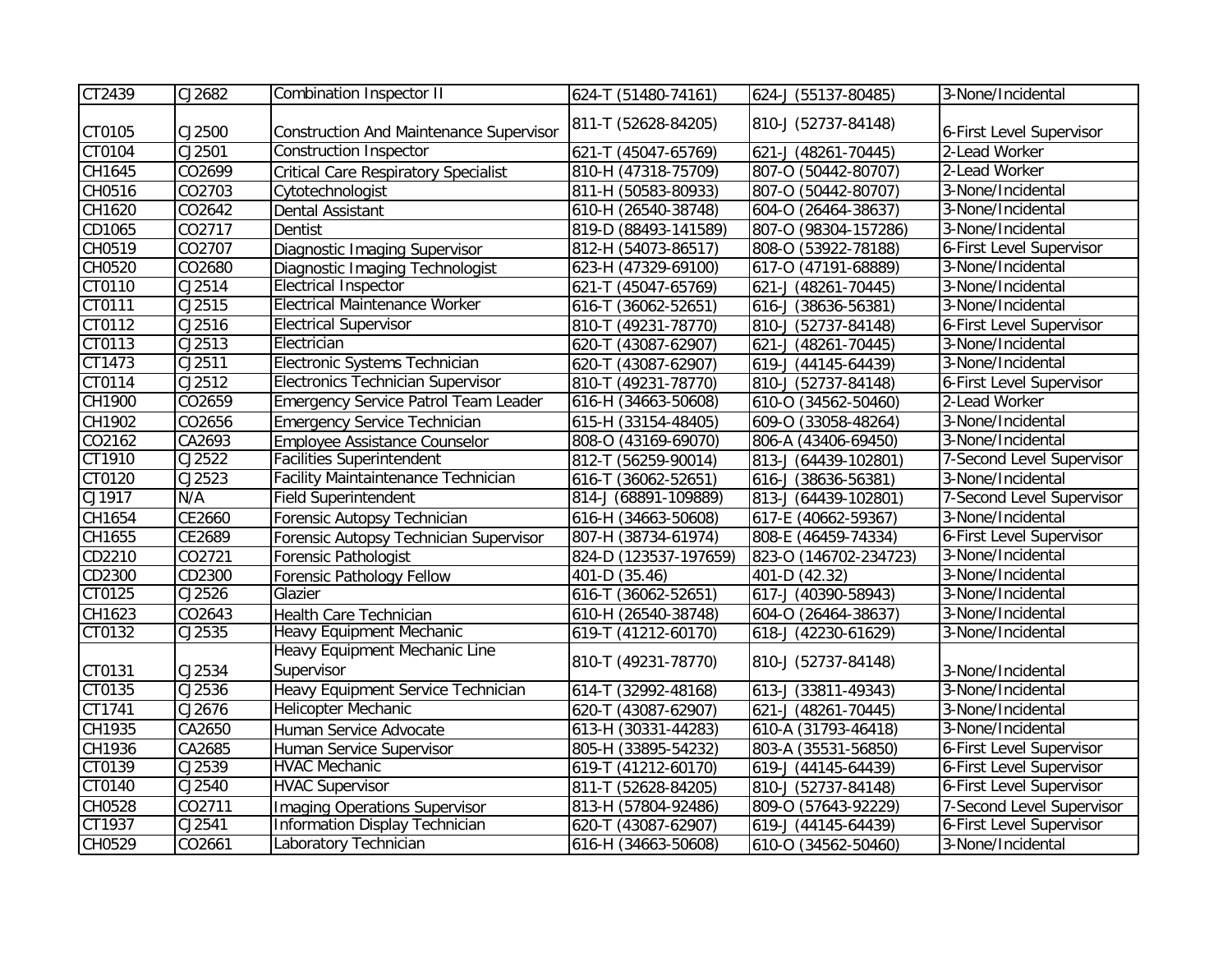| CH2288 | CO2673 | <b>Lead Addictions Counselor</b>        | 619-H (39613-57835)  | 613-0 (39497-57666)  | 2-Lead Worker             |
|--------|--------|-----------------------------------------|----------------------|----------------------|---------------------------|
| CH2345 | CA2667 | Lead Case Management Coordinator        | 617-H (36240-52910)  | 613-A (36333-53046)  | 2-Lead Worker             |
| CT2426 | CJ2549 | Lead Heavy Equipment Mechanic           | 620-T (43087-62907)  | 619-J (44145-64439)  | 2-Lead Worker             |
| CO0581 | CO2718 | Lead Pharmacist                         | 819-0 (89935-143896) | 815-0 (86023-137637) | 2-Lead Worker             |
| CH1437 | CO2640 | Lead Radiographic Technician            | 609-H (25385-37062)  | 603-0 (25312-36956)  | 2-Lead Worker             |
| CO2149 | CA2694 | Lead Social Case Worker                 | 808-O (43169-69070)  | 807-A (46401-74242)  | 2-Lead Worker             |
| CA2460 | N/A    | Lead Utilization Management Coordinator | 807-A (46401-74242)  | 808-A (49603-79365)  | 2-Lead Worker             |
| CH0530 | CO2662 | <b>Licensed Practical Nurse</b>         | 616-H (34663-50608)  | 610-O (34562-50460)  | 3-None/Incidental         |
| CO2189 | CA2695 | <b>Licensed Therapist Masters Level</b> | 808-O (43169-69070)  | 807-A (46401-74242)  | 3-None/Incidental         |
| CT0141 | CJ2551 | Locksmith                               | 616-T (36062-52651)  | 616-J (38636-56381)  | 3-None/Incidental         |
| CT0142 | CJ2553 | Maintenance Assistant                   | 609-T (26411-38560)  | 608-J (27059-39507)  | 3-None/Incidental         |
| CT0147 | CJ2552 | Maintenance Technician                  | 613-T (31556-46072)  | 613-J (33811-49343)  | 3-None/Incidental         |
| CH0532 | CO2683 | Mammography Technologist                | 625-H (51733-75530)  | 620-0 (53931-78739)  | 3-None/Incidental         |
| CT0148 | CJ2559 | Master Trades Worker                    | 622-T (47097-68762)  | 622-J (50449-73640)  | 3-None/Incidental         |
| CT0149 | CJ2560 | Mechanic Line Supervisor                | 810-T (49231-78770)  | 810-J (52737-84148)  | 6-First Level Supervisor  |
| CT1775 | CJ2561 | Mechanical Inspector                    | 621-T (45047-65769)  | 621-J (48261-70445)  | 2-Lead Worker             |
| CH0535 | CO2715 | Medical Imaging Manager                 | 817-H (75486-120778) | 813-0 (75276-120442) | 7-Second Level Supervisor |
| CH0536 | CO2647 | Medical Office Assistant                | 612-H (29011-42356)  | 606-0 (28927-42233)  | 3-None/Incidental         |
| CH1647 | CO2663 | Medical Records Coder                   | 616-H (34663-50608)  | 610-O (34562-50460)  | 3-None/Incidental         |
| CH1628 | CO2648 | Medical Services Representative         | 612-H (29011-42356)  | 606-0 (28927-42233)  | 3-None/Incidental         |
| CO0584 | N/A    | <b>Medical Technologist</b>             | 811-0 (52736-84378)  | 808-0 (53922-78188)  | 3-None/Incidental         |
| CO0583 | N/A    | Medical Technologist Section Supervisor | 813-O (60265-96424)  | 810-0 (61620-98593)  | 7-Second Level Supervisor |
| CO0585 | N/A    | Medical Technologist Unit Supervisor    | 812-0 (56375-90200)  | 809-0 (57643-92229)  | 6-First Level Supervisor  |
| CT0152 | CJ2562 | Multiple Trades Supervisor              | 811-T (52628-84205)  | 810-J (52737-84148)  | 6-First Level Supervisor  |
| CH0539 | CO2684 | <b>Nuclear Medicine Technologist</b>    | 628-H (59121-86317)  | 622-0 (58950-86067)  | 3-None/Incidental         |
| CO0590 | N/A    | Nurse Practitioner                      | 815-O (68868-110189) | 811-0 (65872-105396) | 3-None/Incidental         |
| CO0592 | N/A    | Nursing Administrator                   | 814-0 (64423-103077) | 811-0 (65872-105396) | 3-None/Incidental         |
| CH1631 | CO2638 | Nursing Aide                            | 608-H (24280-35449)  | 602-0 (24210-35347)  | 3-None/Incidental         |
| CO0593 | N/A    | <b>Nursing Clinical Coordinator</b>     | 813-O (60265-96424)  | 810-0 (61620-98593)  | 6-First Level Supervisor  |
| CO0594 | N/A    | <b>Nursing Operations Manager</b>       | 818-O (84130-134608) | 815-0 (86023-137637) | 5-Manager 2               |
| CO0595 | N/A    | <b>Nursing Program Manager</b>          | 815-0 (68868-110189) | 811-0 (65872-105396) | 6-First Level Supervisor  |
| CO0597 | N/A    | Nutritionist                            | 807-O (40383-64613)  | 804-0 (41291-66066)  | 3-None/Incidental         |
| CH2376 | CA2668 | Outreach Case Coordinator               | 617-H (36240-52910)  | 613-A (36333-53046)  | 3-None/Incidental         |
| CH2377 | CA2692 | Outreach Case Coordinator Supervisor    | 808-H (41407-66251)  | 807-A (46401-74242)  | 6-First Level Supervisor  |
| CT0155 | CJ2567 | Painter                                 | 616-T (36062-52651)  | 616-J (38636-56381)  | 3-None/Incidental         |
| CH0542 | CO2675 | Paramedic                               | 620-H (41415-60466)  | 614-O (41294-60290)  | 3-None/Incidental         |
| CH2275 | CO2698 | Paramedic Field Supervisor              | 810-H (47207-75362)  | 806-0 (47186-75498)  | 6-First Level Supervisor  |
| CH2144 | CO2704 | Paramedic Fleet Supervisor              | 811-H (50583-80933)  | 807-0 (50442-80707)  | 6-First Level Supervisor  |
| CH0544 | CO2705 | Paramedic Operations Supervisor         | 811-H (50583-80933)  | 807-0 (50442-80707)  | 6-First Level Supervisor  |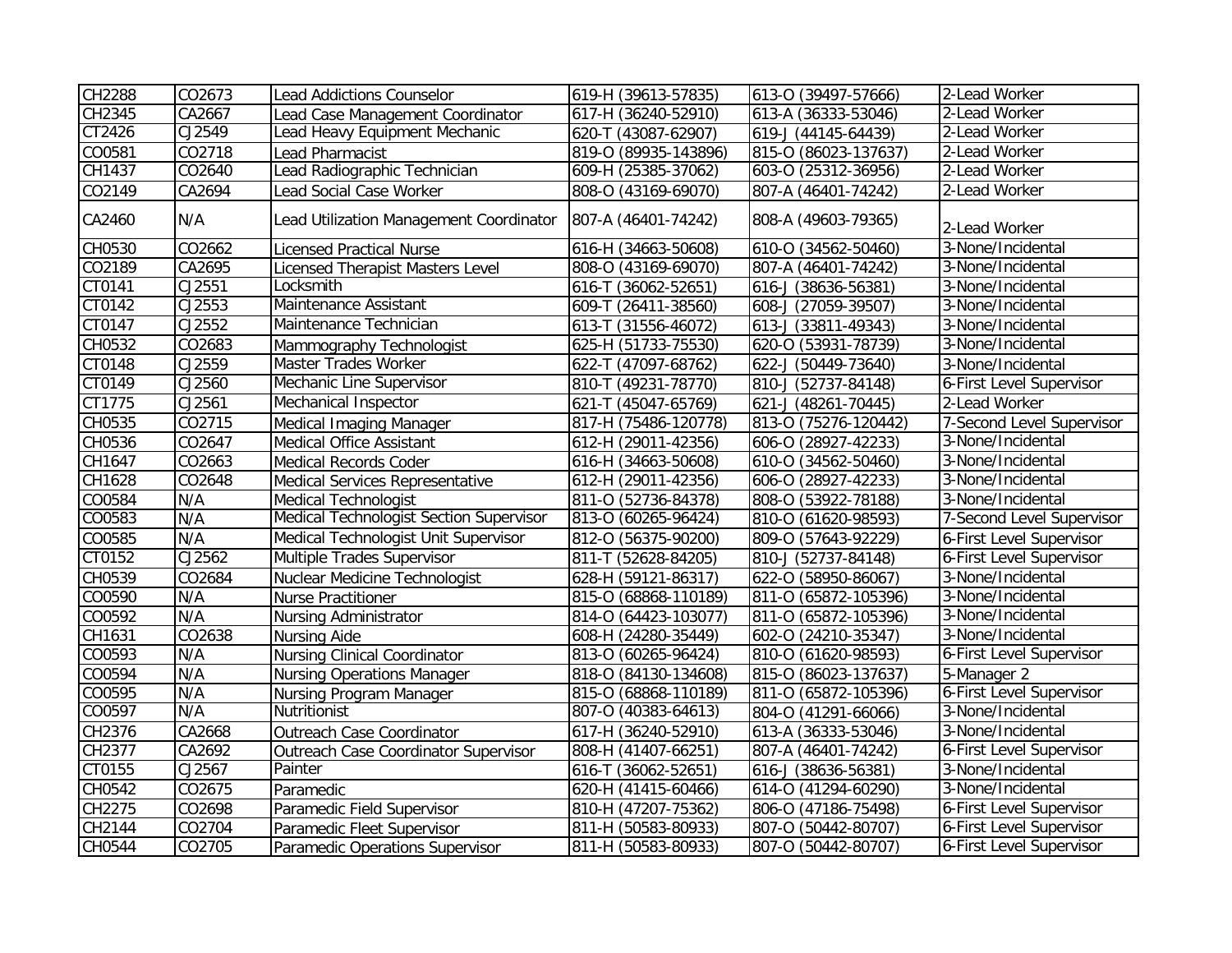| CO0600 | N/A    | Pharmacist                             | 818-0 (84130-134608)  | 814-0 (80470-128753)  | 3-None/Incidental         |
|--------|--------|----------------------------------------|-----------------------|-----------------------|---------------------------|
| CH1634 | CO2646 | Pharmacy Technician                    | 611-H (27748-40512)   | 605-0 (27668-40395)   | 3-None/Incidental         |
| CO0602 | N/A    | Physical Therapist                     | 810-0 (49332-78931)   | 806-0 (47186-75498)   | 3-None/Incidental         |
| CD1069 | CO2719 | Physician                              | 822-D (108104-172966) | 821-0 (128375-205400) | 3-None/Incidental         |
| CT0164 | CJ2571 | Plumber                                | 620-T (43087-62907)   | 620-J (46159-67374)   | 3-None/Incidental         |
| CT0165 | CJ2572 | <b>Plumbing Inspector</b>              | 621-T (45047-65769)   | 621-J (48261-70445)   | 2-Lead Worker             |
| CT0166 | CJ2573 | <b>Plumbing Supervisor</b>             | 810-T (49231-78770)   | 810-J (52737-84148)   | 6-First Level Supervisor  |
| CT0169 | CJ2575 | Police Fleet Technician                | 618-T (39418-57550)   | 617-J (40390-58943)   | 3-None/Incidental         |
| CT0170 | CJ2578 | Pool Maintenance Technician            | 616-T (36062-52651)   | 616-J (38636-56381)   | 3-None/Incidental         |
| CO0606 | N/A    | Psychologist                           | 813-O (60265-96424)   | 810-0 (61620-98593)   | 3-None/Incidental         |
| CO1531 | N/A    | Psychologist Candidate for Licensure   | 809-0 (46148-73837)   | 806-0 (47186-75498)   | 3-None/Incidental         |
| CO0608 | N/A    | Psychologist Supervisor                | 815-O (68868-110189)  | 812-0 (65872-105396)  | 6-First Level Supervisor  |
| CD1072 | CO2712 | Public Health Veterinarian             | 815-D (67764-108422)  | 812-0 (65872-105396)  | 6-First Level Supervisor  |
| CO0610 | N/A    | Quality Improvement Nurse              | 811-O (52505-83787)   | 807-0 (50442-80707)   | 3-None/Incidental         |
| CH0548 | CO2639 | Radiographic Support Technician        | 608-H (24280-35449)   | 602-0 (24210-35347)   | 3-None/Incidental         |
| CO0612 | N/A    | <b>Recreational Therapist</b>          | 807-0 (40383-64613)   | 806-0 (47186-75498)   | 3-None/Incidental         |
| CO0614 | N/A    | <b>Registered Nurse</b>                | 811-O (52736-84378)   | 808-O (53922-78188)   | 3-None/Incidental         |
| CT0191 | CJ2593 | Senior Biomedical Equipment Technician | 620-T (43087-62907)   | 622-J (50449-73640)   | 3-None/Incidental         |
| CH1637 | CO2664 | Senior Clinical Care Associate         | 616-H (34663-50608)   | 610-0 (34562-50460)   | 3-None/Incidental         |
| CO0617 | N/A    | Senior Clinical Social Worker          | 808-O (43169-69070)   | 805-0 (44140-70624)   | 3-None/Incidental         |
| CT0178 | CJ2594 | Senior Equipment Repair Technician     | 617-T (37703-55046)   | 616-J (38636-56381)   | 3-None/Incidental         |
| CH0551 | CO2669 | Senior Laboratory Technician           | 617-H (36240-52910)   | 611-O (36134-52756)   | 2-Lead Worker             |
| CO0618 | N/A    | Senior Occupational Therapist          | 810-O (49332-78931)   | 806-0 (47186-75498)   | 3-None/Incidental         |
| CO0619 | N/A    | Senior Physical Therapist              | 811-O (52505-83787)   | 808-0 (53922-78188)   | 3-None/Incidental         |
| CD1073 | CO2723 | Senior Physician                       | 826-D (141173-225877) | 825-0 (167645-268232) | 6-First Level Supervisor  |
| CT0179 | CJ2595 | Senior Police Fleet Technician         | 619-T (41212-60170)   | 618-J (42230-61629)   | 3-None/Incidental         |
| CO0629 | N/A    | Senior Quality Improvement Nurse       | 812-O (56375-90200)   | 809-0 (57643-92229)   | 3-None/Incidental         |
| CO0620 | N/A    | Senior Registered Nurse                | 813-0 (60265-96424)   | 810-0 (61620-98593)   | 3-None/Incidental         |
| CH1648 | CO2678 | Senior Respiratory Therapist           | 622-H (45269-66093)   | 616-0 (45138-65901)   | 3-None/Incidental         |
| CO0622 | CA2690 | Senior Social Case Worker              | 807-O (40383-64613)   | 806-A (43406-69450)   | 3-None/Incidental         |
| CO0623 | N/A    | Senior Speech Therapist                | 809-O (46148-73837)   | 805-O (44140-70624)   | 2-Lead Worker             |
| CD1074 | CO2727 | Senior Technical Physician             | 829-D (172459-275934) | 827-0 (191578-306525) | 6-First Level Supervisor  |
| CT0181 | CJ2596 | Senior Tree Trimmer                    | 613-T (31556-46072)   | 612-J (32331-47204)   | 2-Lead Worker             |
| CO0624 | CA2686 | Social Case Worker                     | 806-O (37776-60442)   | 805-A (40604-64966)   | 3-None/Incidental         |
| CO2046 | CA2708 | Social Case Worker Manager             | 812-O (56375-90200)   | 812-A (64777-103643)  | 7-Second Level Supervisor |
| CO0625 | CA2700 | Social Case Worker Supervisor          | 810-O (49332-78931)   | 810-A (56685-90696)   | 6-First Level Supervisor  |
| CO0626 | CA2701 | <b>Special Education Teacher</b>       | 810-O (49332-78931)   | 808-A (49603-79365)   | 3-None/Incidental         |
| CO2302 | CA2709 | Special Education Teacher Supervisor   | 812-0 (56375-90200)   | 810-A (56685-90696)   | 6-First Level Supervisor  |
| CO2446 | CA2653 | Special Education Teaching Assistant   | 614-O (33059-48266)   | 611-A (33320-48530)   | 3-None/Incidental         |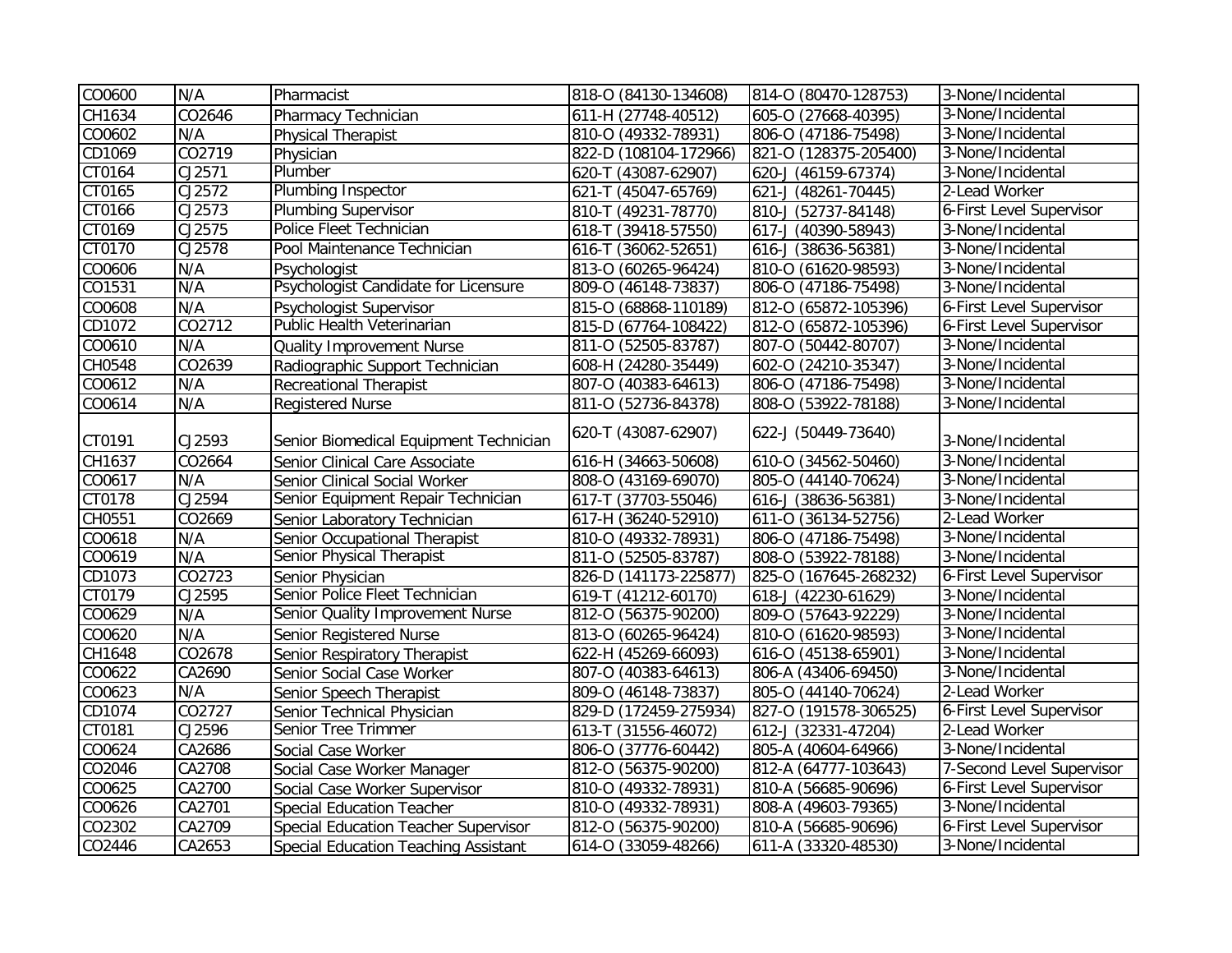| CO2447 | CA2687 | Special Education Teaching Assistant<br>Supervisor | 806-0 (37776-60442)   | 804-A (37983-60773)   | 6-First Level Supervisor  |
|--------|--------|----------------------------------------------------|-----------------------|-----------------------|---------------------------|
| CO0627 | N/A    | Speech Therapist                                   | 809-0 (46148-73837)   | 805-O (44140-70624)   | 3-None/Incidental         |
| CT0192 | CJ2597 | Stable Master                                      | 613-T (31556-46072)   | 613-J (33811-49343)   | 3-None/Incidental         |
| CO1567 | CA2657 | <b>Staff Social Case Worker</b>                    | 615-O (34563-50462)   | 614-A (37986-55460)   | 3-None/Incidental         |
| CO2301 | CA2674 | <b>Staff Special Education Teacher</b>             | 619-0 (41296-60292)   | 617-A (43410-63379)   | 3-None/Incidental         |
| CT1652 | CJ2710 | Superintendent of Radio Communications             | 812-T (56259-90014)   | 813-J (64439-102801)  | 7-Second Level Supervisor |
| CD1075 | CO2722 | <b>Technical Physician</b>                         | 825-D (131411-209674) | 823-0 (146702-234723) | 3-None/Incidental         |
| CO2188 | CA2688 | Therapist Master's Level                           | 806-0 (37776-60442)   | 805-A (40604-64966)   | 3-None/Incidental         |
| CO2190 | CA2702 | <b>Therapist Supervisor</b>                        | 810-0 (49332-78931)   | 810-A (56685-90696)   | 6-First Level Supervisor  |
| CT0208 | CJ2607 | <b>Trades Apprentice</b>                           | 614-T (32992-48168)   | 613-J (33811-49343)   | 3-None/Incidental         |
| CT2437 | CJ2677 | Trades Inspector                                   | 621-T (45047-65769)   | 621-J (48261-70445)   | 3-None/Incidental         |
| CT2200 | CJ2608 | Traffic Signal Technician 1                        | 617-T (37703-55046)   | 616-J (38636-56381)   | 3-None/Incidental         |
| CT2201 | CJ2609 | Traffic Signal Technician 2                        | 619-T (41212-60170)   | 618-J (42230-61629)   | 3-None/Incidental         |
| CT2202 | CJ2610 | Traffic Signal Technician 3                        | 620-T (43087-62907)   | 620-J (46159-67374)   | 3-None/Incidental         |
| CT2203 | CJ2611 | Traffic Signal Technician Supervisor               | 810-T (49231-78770)   | 810-J (52737-84148)   | 6-First Level Supervisor  |
| CT0215 | CJ2612 | <b>Tree Trimmer</b>                                | 612-T (30183-44067)   | 611-J (30926-45140)   | 3-None/Incidental         |
| CT0217 | CJ2613 | <b>Turf Equipment Mechanic</b>                     | 615-T (34493-50360)   | 613-J (33811-49343)   | 3-None/Incidental         |
| CT0218 | CJ2614 | Turf Equipment Mechanic Supervisor                 | 810-T (49231-78770)   | 808-J (46159-73642)   | 3-None/Incidental         |
| CO1599 | N/A    | Unit Charge Nurse                                  | 813-0 (60265-96424)   | 810-0 (61620-98593)   | 2-Lead Worker             |
| CA2459 | N/A    | <b>Utilization Management Coordinator</b>          | 806-A (43406-69450)   | 807-A (46401-74242)   | 3-None/Incidental         |
| CH2092 | CO2649 | Veterinary Technician                              | 612-H (29011-42356)   | 606-0 (28927-42233)   | 3-None/Incidental         |
| CH1871 | CA2671 | Victim Specialist                                  | 618-H (37889-55318)   | 614-A (37986-55460)   | 3-None/Incidental         |
| TT0003 | TJ2621 | <b>Vocational Mechanic Trainee</b>                 | 406-T (15.83)         | 406-J (16.24)         | 3-None/Incidental         |
| CO2404 | N/A    | Workers Comp Registered Nurse                      | 813-O (60265-96424)   | 810-0 (61620-98593)   | 3-None/Incidental         |
| CO2280 | CA2670 | Youth Counselor                                    | 617-O (37780-55159)   | 615-A (39714-57982)   | 3-None/Incidental         |
| CO2281 | CA2696 | Youth Counselor Supervisor                         | 808-O (43169-69070)   | 807-A (46401-74242)   | 6-First Level Supervisor  |
| CH2192 | CA2651 | Youth Worker                                       | 613-H (30331-44283)   | 610-A (31793-46418)   | 3-None/Incidental         |
| CD1076 | CO2713 | Zoo Veterinarian                                   | 815-D (67764-108422)  | 812-0 (65872-105396)  | 6-First Level Supervisor  |
| CD2441 | CO2714 | Zoo Veterinarian Hrly                              | 815-D (67764-108422)  | 811-0 (65872-105396)  | 6-First Level Supervisor  |
| CH2104 | CO2672 | Zoo Veterinary Tech                                | 618-H (37889-55318)   | 612-0 (37778-55156)   | 3-None/Incidental         |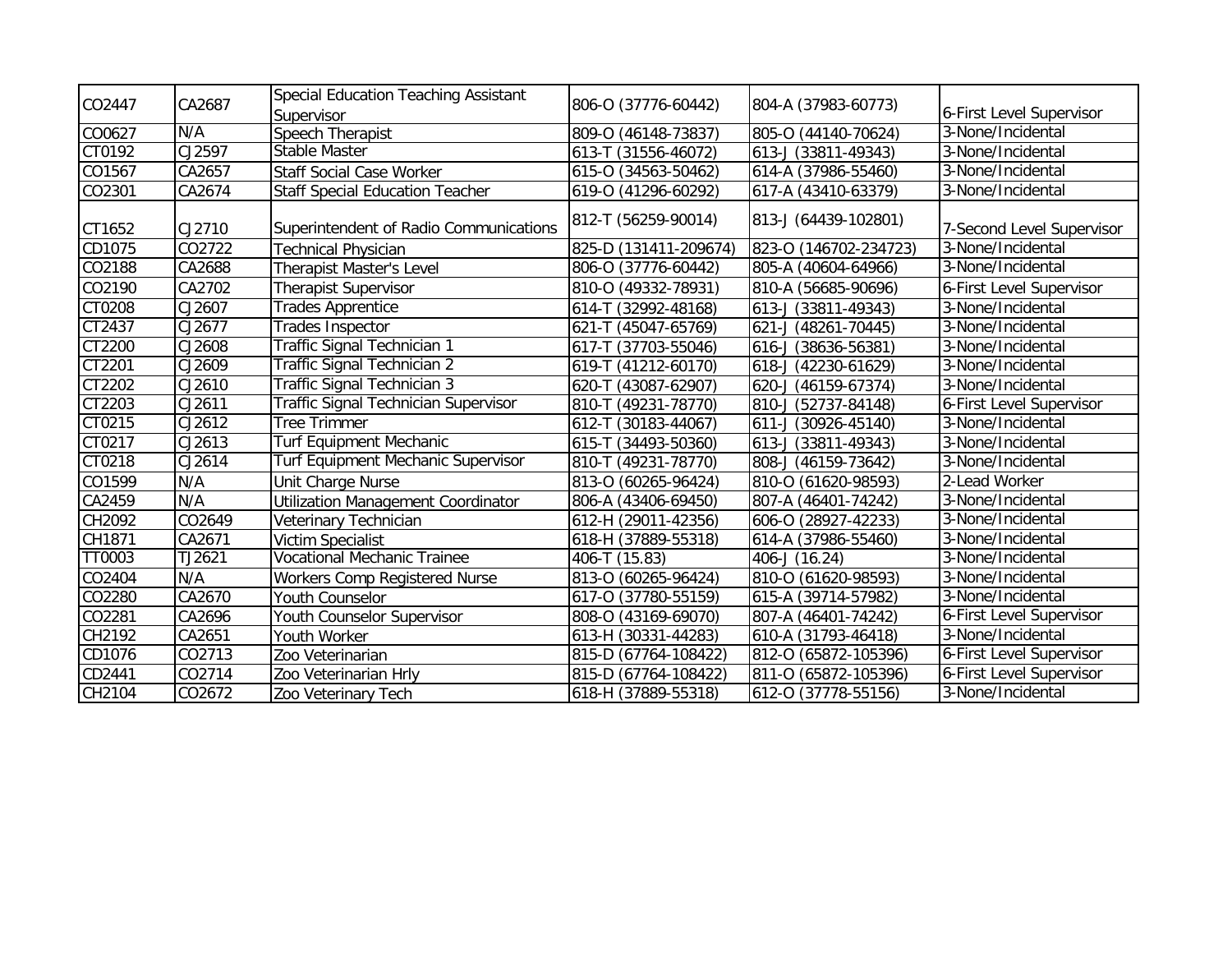# **CLASSIFICATION NOTICE #1366 - OCCUPATIONAL GROUP CONSOLIDATION OCCUPATIONAL GROUP ABOLISHMENT**

|                            |                  |                     | D - Doctors Occupational Group |                     |                  |
|----------------------------|------------------|---------------------|--------------------------------|---------------------|------------------|
|                            |                  | 2nd                 | sra<br>Quartile<br>Minimum     | 4th                 |                  |
| <b>PAY</b><br><b>GRADE</b> | Range<br>Minimum | Quartile<br>Minimum | (Range<br>Midpoint)            | Quartile<br>Minimum | Range<br>Maximum |
| 800-D                      | 24908            | 28644               | 32381                          | 36117               | 39853            |
| 801-D                      | 26627            | 30621               | 34615                          | 38609               | 42603            |
| 802-D                      | 28464            | 32734               | 37003                          | 41273               | 45542            |
| 803-D                      | 30428            | 34992               | 39557                          | 44121               | 48685            |
| 804-D                      | 32528            | 37407               | 42287                          | 47166               | 52045            |
| 805-D                      | 34772            | 39988               | 45204                          | 50419               | 55635            |
| 806-D                      | 37171            | 42747               | 48323                          | 53898               | 59474            |
| 807-D                      | 39736            | 45697               | 51657                          | 57618               | 63578            |
| 808-D                      | 42478            | 48850               | 55222                          | 61593               | 67965            |
| $809 - D$                  | 45409            | 52220               | 59032                          | 65843               | 72654            |
| 810-D                      | 48542            | 55823               | 63105                          | 70386               | 77667            |
| 811-D                      | 51891            | 59675               | 67459                          | 75242               | 83026            |
| 812-D                      | 55471            | 63792               | 72113                          | 80433               | 88754            |
| 813-D                      | 59298            | 68193               | 77088                          | 85982               | 94877            |
| 814-D                      | 63390            | 72899               | 82407                          | 91916               | 101424           |
| 815-D                      | 67764            | 77929               | 88093                          | 98258               | 108422           |
| 816-D                      | 72440            | 83306               | 94172                          | 105038              | 115904           |
| 817-D                      | 77438            | 89054               | 100670                         | 112285              | 123901           |
| 818-D                      | 82781            | 95198               | 107616                         | 120033              | 132450           |
| 819-D                      | 88493            | 101767              | 115041                         | 128315              | 141589           |
| 820-D                      | 94599            | 108789              | 122979                         | 137168              | 151358           |
| 821-D                      | 101126           | 116295              | 131464                         | 146633              | 161802           |
| 822-D                      | 108104           | 124320              | 140535                         | 156751              | 172966           |
| 823-D                      | 115563           | 132898              | 150232                         | 167567              | 184901           |
| 824-D                      | 123537           | 142068              | 160598                         | 179129              | 197659           |
| 825-D                      | 132061           | 151870              | 171680                         | 191489              | 211298           |
| 826-D                      | 141173           | 162349              | 183525                         | 204701              | 225877           |
| 827-D                      | 150914           | 173551              | 196188                         | 218825              | 241462           |
| 828-D                      | 161327           | 185526              | 209725                         | 233924              | 258123           |
| 829-D                      | 172459           | 198328              | 224197                         | 250065              | 275934           |
| 830-D                      | 184359           | 212013              | 239667                         | 267320              | 294974           |
| 831-D                      | 197080           | 226642              | 256204                         | 285766              | 315328           |
| 832-D                      | 210679           | 242281              | 273883                         | 305484              | 337086           |
| 833-D                      | 225216           | 258999              | 292781                         | 326564              | 360346           |
| 834-D                      | 240756           | 276870              | 312983                         | 349097              | 385210           |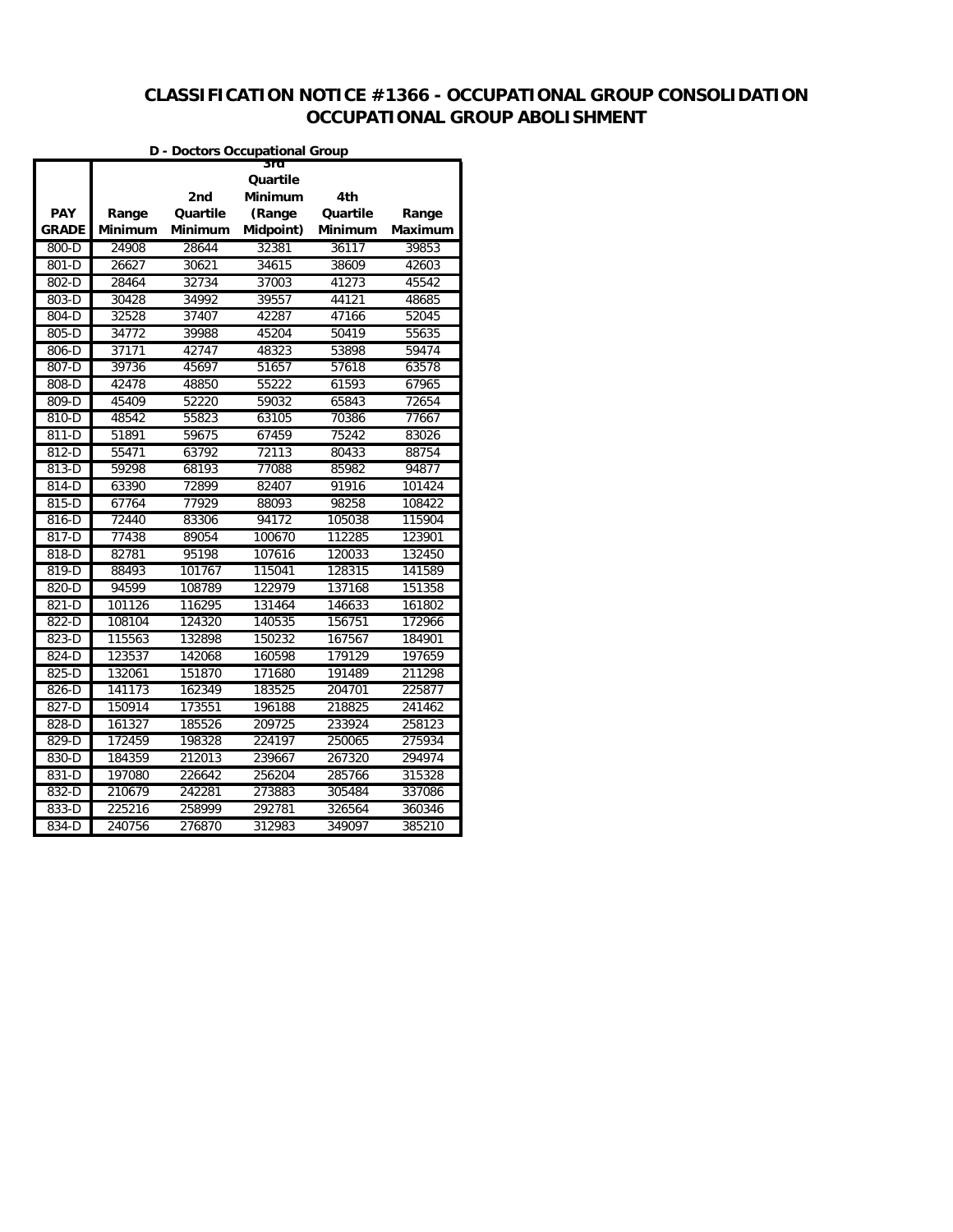| H - Health Technical & Related Support Occupational Group |  |  |  |
|-----------------------------------------------------------|--|--|--|
|-----------------------------------------------------------|--|--|--|

|              |                |                | sra            |                |         |              |         |          | 3ra            |                |        |
|--------------|----------------|----------------|----------------|----------------|---------|--------------|---------|----------|----------------|----------------|--------|
|              |                |                | Quartile       |                |         |              |         |          | Quartile       |                |        |
|              |                | 2nd            | <b>Minimum</b> | 4th            |         |              |         | 2nd      | <b>Minimum</b> | 4th            |        |
| <b>PAY</b>   | Range          | Quartile       | (Range         | Quartile       | Range   | <b>PAY</b>   | Range   | Quartile | (Range         | Quartile       | Range  |
| <b>GRADE</b> | <b>Minimum</b> | <b>Minimum</b> | Midpoint)      | <b>Minimum</b> | Maximum | <b>GRADE</b> | Minimum | Minimum  | Midpoint)      | <b>Minimum</b> | Maximu |
| $600-H$      | 17007          | 18963          | 20919          | 22874          | 24830   | $800-H$      | 24280   | 27922    | 31564          | 35206          | 38848  |
| $601-H$      | 17781          | 19826          | 21871          | 23915          | 25960   | $801-H$      | 25955   | 29848    | 33742          | 37635          | 41528  |
| $602-H$      | 18590          | 20728          | 22866          | 25003          | 27141   | $802-H$      | 27746   | 31908    | 36070          | 40232          | 44394  |
| 603-H        | 19436          | 21671          | 23907          | 26142          | 28377   | 803-H        | 29660   | 34109    | 38558          | 43007          | 47456  |
| 604-H        | 20320          | 22657          | 24994          | 27330          | 29667   | 804-H        | 31707   | 36463    | 41219          | 45975          | 50731  |
| $605-H$      | 21245          | 23688          | 26132          | 28575          | 31018   | $805-H$      | 33895   | 38979    | 44064          | 49148          | 54232  |
| 606-H        | 22212          | 24767          | 27321          | 29876          | 32430   | 806-H        | 36234   | 41669    | 47104          | 52539          | 57974  |
| 607-H        | 23223          | 25894          | 28565          | 31235          | 33906   | 807-H        | 38734   | 44544    | 50354          | 56164          | 61974  |
| 608-H        | 24280          | 27072          | 29865          | 32657          | 35449   | 808-H        | 41407   | 47618    | 53829          | 60040          | 66251  |
| 609-H        | 25385          | 28304          | 31224          | 34143          | 37062   | 809-H        | 44264   | 50904    | 57543          | 64183          | 70822  |
| 610-H        | 26540          | 29592          | 32644          | 35696          | 38748   | 810-H        | 47318   | 54416    | 61514          | 68611          | 75709  |
| $611-H$      | 27748          | 30939          | 34130          | 37321          | 40512   | 811-H        | 50583   | 58171    | 65758          | 73346          | 80933  |
| $612-H$      | 29011          | 32347          | 35684          | 39020          | 42356   | 812-H        | 54073   | 62184    | 70295          | 78406          | 86517  |
| $613-H$      | 30331          | 33819          | 37307          | 40795          | 44283   | 813-H        | 57804   | 66475    | 75145          | 83816          | 92486  |
| $614-H$      | 31711          | 35358          | 39005          | 42651          | 46298   | $814-H$      | 61792   | 71061    | 80330          | 89598          | 98867  |
| $615-H$      | 33154          | 36967          | 40780          | 44592          | 48405   | $815-H$      | 66056   | 75965    | 85873          | 95782          | 105690 |
| 616-H        | 34663          | 38649          | 42636          | 46622          | 50608   | 816-H        | 70614   | 81206    | 91798          | 102390         | 112982 |
| 617-H        | 36240          | 40408          | 44575          | 48743          | 52910   | 817-H        | 75486   | 86809    | 98132          | 109455         | 120778 |
| 618-H        | 37889          | 42246          | 46604          | 50961          | 55318   | 818-H        | 80695   | 92799    | 104904         | 117008         | 129112 |
| 619-H        | 39613          | 44169          | 48724          | 53280          | 57835   | 819-H        | 86263   | 99203    | 112142         | 125082         | 138021 |
| 620-H        | 41415          | 46178          | 50941          | 55703          | 60466   | 820-H        | 92215   | 106047   | 119880         | 133712         | 147544 |
| 621-H        | 43299          | 48279          | 53258          | 58238          | 63217   | 821-H        | 98578   | 113365   | 128152         | 142938         | 157725 |
| 622-H        | 45269          | 50475          | 55681          | 60887          | 66093   | 822-H        | 105380  | 121187   | 136994         | 152801         | 168608 |
| $623-H$      | 47329          | 52772          | 58215          | 63657          | 69100   | 823-H        | 112651  | 129549   | 146447         | 163344         | 180242 |
| $624-H$      | 49482          | 55173          | 60863          | 66554          | 72244   | 824-H        | 120424  | 138488   | 156551         | 174615         | 192678 |
| $625-H$      | 51733          | 57682          | 63632          | 69581          | 75530   | $825-H$      | 128733  | 148043   | 167353         | 186663         | 205973 |
| $626-H$      | 54087          | 60307          | 66527          | 72747          | 78967   | 826-H        | 137616  | 158259   | 178901         | 199544         | 220186 |
| 627-H        | 56548          | 63051          | 69554          | 76057          | 82560   | 827-H        | 147112  | 169179   | 191246         | 213312         | 235379 |
| 628-H        | 59121          | 65920          | 72719          | 79518          | 86317   | 828-H        | 157263  | 180853   | 204442         | 228032         | 251621 |
| 629-H        | 61811          | 68919          | 76028          | 83136          | 90244   | 829-H        | 168114  | 193331   | 218548         | 243765         | 268982 |

|              |                |                | 3ra       |                |         |
|--------------|----------------|----------------|-----------|----------------|---------|
|              |                |                | Quartile  |                |         |
|              |                | 2nd            | Minimum   | 4th            |         |
| <b>PAY</b>   | Range          | Quartile       | (Range    | Quartile       | Range   |
| <b>GRADE</b> | <b>Minimum</b> | <b>Minimum</b> | Midpoint) | <b>Minimum</b> | Maximum |
| $800-H$      | 24280          | 27922          | 31564     | 35206          | 38848   |
| $801-H$      | 25955          | 29848          | 33742     | 37635          | 41528   |
| $802-H$      | 27746          | 31908          | 36070     | 40232          | 44394   |
| 803-H        | 29660          | 34109          | 38558     | 43007          | 47456   |
| 804-H        | 31707          | 36463          | 41219     | 45975          | 50731   |
| 805-H        | 33895          | 38979          | 44064     | 49148          | 54232   |
| 806-H        | 36234          | 41669          | 47104     | 52539          | 57974   |
| $807-H$      | 38734          | 44544          | 50354     | 56164          | 61974   |
| $808-H$      | 41407          | 47618          | 53829     | 60040          | 66251   |
| $809-H$      | 44264          | 50904          | 57543     | 64183          | 70822   |
| $810-H$      | 47318          | 54416          | 61514     | 68611          | 75709   |
| 811-H        | 50583          | 58171          | 65758     | 73346          | 80933   |
| 812-H        | 54073          | 62184          | 70295     | 78406          | 86517   |
| 813-H        | 57804          | 66475          | 75145     | 83816          | 92486   |
| $814-H$      | 61792          | 71061          | 80330     | 89598          | 98867   |
| $815-H$      | 66056          | 75965          | 85873     | 95782          | 105690  |
| $816-H$      | 70614          | 81206          | 91798     | 102390         | 112982  |
| $817-H$      | 75486          | 86809          | 98132     | 109455         | 120778  |
| $818-H$      | 80695          | 92799          | 104904    | 117008         | 129112  |
| 819-H        | 86263          | 99203          | 112142    | 125082         | 138021  |
| 820-H        | 92215          | 106047         | 119880    | 133712         | 147544  |
| 821-H        | 98578          | 113365         | 128152    | 142938         | 157725  |
| 822-H        | 105380         | 121187         | 136994    | 152801         | 168608  |
| $823-H$      | 112651         | 129549         | 146447    | 163344         | 180242  |
| $824-H$      | 120424         | 138488         | 156551    | 174615         | 192678  |
| $825-H$      | 128733         | 148043         | 167353    | 186663         | 205973  |
| 826-H        | 137616         | 158259         | 178901    | 199544         | 220186  |
| 827-H        | 147112         | 169179         | 191246    | 213312         | 235379  |
| 828-H        | 157263         | 180853         | 204442    | 228032         | 251621  |
| 829-H        | 168114         | 193331         | 218548    | 243765         | 268982  |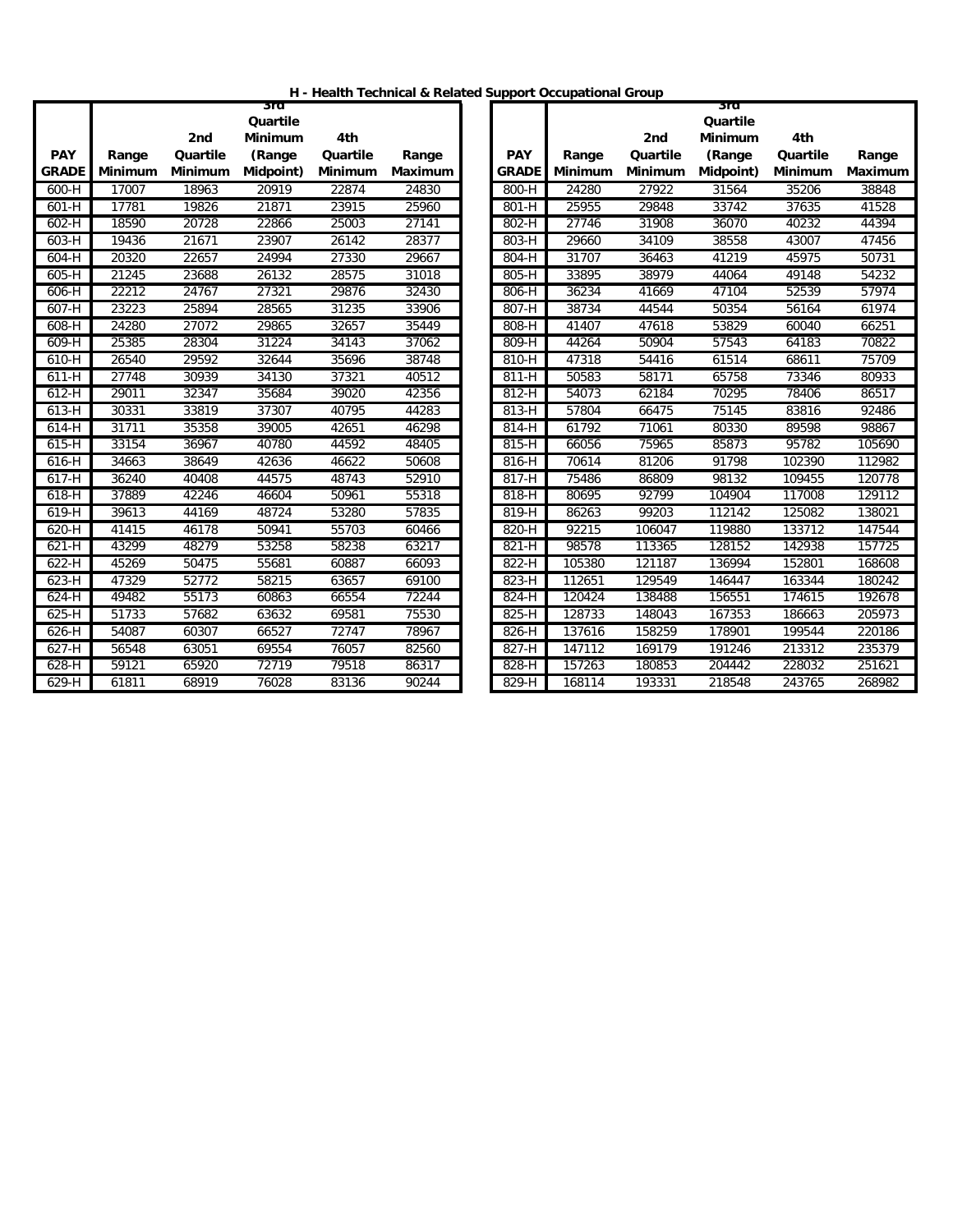**T - Trades Occupational Group**

|                            |                         |                     | sra                 |                     |                  |                            |                         |                            | sra                 |                     |                 |
|----------------------------|-------------------------|---------------------|---------------------|---------------------|------------------|----------------------------|-------------------------|----------------------------|---------------------|---------------------|-----------------|
|                            |                         |                     | Quartile            |                     |                  |                            |                         |                            | Quartile            |                     |                 |
|                            |                         | 2nd                 | <b>Minimum</b>      | 4th                 |                  |                            |                         | 2nd                        | <b>Minimum</b>      | 4th                 |                 |
| <b>PAY</b><br><b>GRADE</b> | Range<br><b>Minimum</b> | Quartile<br>Minimum | (Range<br>Midpoint) | Quartile<br>Minimum | Range<br>Maximum | <b>PAY</b><br><b>GRADE</b> | Range<br><b>Minimum</b> | Quartile<br><b>Minimum</b> | (Range<br>Midpoint) | Quartile<br>Minimum | Range<br>Maximu |
| 600-T                      | 17696                   | 19731               | 21766               | 23801               | 25836            | 800-T                      | 25262                   | 29051                      | 32841               | 36630               | 40419           |
| $601 - T$                  | 18501                   | 20629               | 22756               | 24884               | 27011            | $801 - T$                  | 27005                   | 31056                      | 35107               | 39157               | 43208           |
| $602 - T$                  | 19343                   | 21568               | 23792               | 26017               | 28241            | 802-T                      | 28868                   | 33198                      | 37529               | 41859               | 46189           |
| $603 - T$                  | 20223                   | 22549               | 24875               | 27200               | 29526            | 803-T                      | 30860                   | 35489                      | 40118               | 44747               | 49376           |
| $604 - T$                  | 21143                   | 23575               | 26006               | 28438               | 30869            | 804-T                      | 32989                   | 37937                      | 42886               | 47834               | 52782           |
| $605 - T$                  | 22105                   | 24647               | 27189               | 29731               | 32273            | 805-T                      | 35265                   | 40555                      | 45845               | 51134               | 56424           |
| $606 - T$                  | 23111                   | 25769               | 28427               | 31084               | 33742            | 806-T                      | 37698                   | 43353                      | 49008               | 54662               | 60317           |
| $607 - T$                  | 24163                   | 26942               | 29721               | 32499               | 35278            | $807 - T$                  | 40299                   | 46344                      | 52389               | 58433               | 64478           |
| 608-T                      | 25262                   | 28167               | 31073               | 33978               | 36883            | 808-T                      | 43080                   | 49542                      | 56004               | 62466               | 68928           |
| 609-T                      | 26411                   | 29448               | 32486               | 35523               | 38560            | 809-T                      | 46053                   | 52961                      | 59869               | 66777               | 73685           |
| 610-T                      | 27613                   | 30789               | 33964               | 37140               | 40315            | 810-T                      | 49231                   | 56616                      | 64001               | 71385               | 78770           |
| $611 - T$                  | 28869                   | 32189               | 35509               | 38829               | 42149            | $811 - T$                  | 52628                   | 60522                      | 68417               | 76311               | 84205           |
| $612 - T$                  | 30183                   | 33654               | 37125               | 40596               | 44067            | $812 - T$                  | 56259                   | 64698                      | 73137               | 81575               | 90014           |
| $613 - T$                  | 31556                   | 35185               | 38814               | 42443               | 46072            | $813 - T$                  | 60141                   | 69162                      | 78184               | 87205               | 96226           |
| $614 - T$                  | 32992                   | 36786               | 40580               | 44374               | 48168            | $814 - T$                  | 64291                   | 73935                      | 83579               | 93222               | 102866          |
| $615 - T$                  | 34493                   | 38460               | 42427               | 46393               | 50360            | 815-T                      | 68727                   | 79036                      | 89345               | 99654               | 109963          |
| $616 - T$                  | 36062                   | 40209               | 44357               | 48504               | 52651            | 816-T                      | 73469                   | 84489                      | 95510               | 106530              | 117550          |
| $617 - T$                  | 37703                   | 42039               | 46375               | 50710               | 55046            | 817-T                      | 78538                   | 90319                      | 102100              | 113880              | 125661          |
| 618-T                      | 39418                   | 43951               | 48484               | 53017               | 57550            | 818-T                      | 83957                   | 96551                      | 109144              | 121738              | 134331          |
| $619 - T$                  | 41212                   | 45952               | 50691               | 55431               | 60170            | $819 - T$                  | 89750                   | 103213                     | 116675              | 130138              | 143600          |
| 620-T                      | 43087                   | 48042               | 52997               | 57952               | 62907            | 820-T                      | 95943                   | 110335                     | 124726              | 139118              | 153509          |
| $621 - T$                  | 45047                   | 50228               | 55408               | 60589               | 65769            | $821 - T$                  | 102563                  | 117948                     | 133332              | 148717              | 164101          |
| $622-T$                    | 47097                   | 52513               | 57930               | 63346               | 68762            | 822-T                      | 109640                  | 126086                     | 142532              | 158978              | 175424          |
| $623 - T$                  | 49240                   | 54903               | 60565               | 66228               | 71890            | 823-T                      | 117205                  | 134786                     | 152367              | 169947              | 187528          |
| $624 - T$                  | 51480                   | 57400               | 63321               | 69241               | 75161            | 824-T                      | 125292                  | 144086                     | 162880              | 181673              | 200467          |

|             |                |                 | 3ra                           |                 | - Haues Occupational Group |              |         |                 | 3ra                                  |                 |         |
|-------------|----------------|-----------------|-------------------------------|-----------------|----------------------------|--------------|---------|-----------------|--------------------------------------|-----------------|---------|
| <b>PAY</b>  | Range          | 2nd<br>Quartile | Quartile<br>Minimum<br>(Range | 4th<br>Quartile | Range                      | <b>PAY</b>   | Range   | 2nd<br>Quartile | Quartile<br><b>Minimum</b><br>(Range | 4th<br>Quartile | Range   |
| <b>RADE</b> | <b>Minimum</b> | <b>Minimum</b>  | Midpoint)                     | Minimum         | Maximum                    | <b>GRADE</b> | Minimum | Minimum         | Midpoint)                            | <b>Minimum</b>  | Maximum |
| 600-T       | 17696          | 19731           | 21766                         | 23801           | 25836                      | 800-T        | 25262   | 29051           | 32841                                | 36630           | 40419   |
| 601-T       | 18501          | 20629           | 22756                         | 24884           | 27011                      | $801 - T$    | 27005   | 31056           | 35107                                | 39157           | 43208   |
| $602 - T$   | 19343          | 21568           | 23792                         | 26017           | 28241                      | 802-T        | 28868   | 33198           | 37529                                | 41859           | 46189   |
| $603 - T$   | 20223          | 22549           | 24875                         | 27200           | 29526                      | 803-7        | 30860   | 35489           | 40118                                | 44747           | 49376   |
| $604 - T$   | 21143          | 23575           | 26006                         | 28438           | 30869                      | 804-T        | 32989   | 37937           | 42886                                | 47834           | 52782   |
| $605 - T$   | 22105          | 24647           | 27189                         | 29731           | 32273                      | 805-T        | 35265   | 40555           | 45845                                | 51134           | 56424   |
| $606 - T$   | 23111          | 25769           | 28427                         | 31084           | 33742                      | 806-T        | 37698   | 43353           | 49008                                | 54662           | 60317   |
| $607 - T$   | 24163          | 26942           | 29721                         | 32499           | 35278                      | 807-T        | 40299   | 46344           | 52389                                | 58433           | 64478   |
| 608-T       | 25262          | 28167           | 31073                         | 33978           | 36883                      | 808-T        | 43080   | 49542           | 56004                                | 62466           | 68928   |
| 609-T       | 26411          | 29448           | 32486                         | 35523           | 38560                      | 809-T        | 46053   | 52961           | 59869                                | 66777           | 73685   |
| 610-T       | 27613          | 30789           | 33964                         | 37140           | 40315                      | 810-T        | 49231   | 56616           | 64001                                | 71385           | 78770   |
| $611 - T$   | 28869          | 32189           | 35509                         | 38829           | 42149                      | $811 - T$    | 52628   | 60522           | 68417                                | 76311           | 84205   |
| $612 - T$   | 30183          | 33654           | 37125                         | 40596           | 44067                      | 812-T        | 56259   | 64698           | 73137                                | 81575           | 90014   |
| $613 - T$   | 31556          | 35185           | 38814                         | 42443           | 46072                      | 813-T        | 60141   | 69162           | 78184                                | 87205           | 96226   |
| $614 - T$   | 32992          | 36786           | 40580                         | 44374           | 48168                      | $814 - T$    | 64291   | 73935           | 83579                                | 93222           | 102866  |
| 615-T       | 34493          | 38460           | 42427                         | 46393           | 50360                      | 815-T        | 68727   | 79036           | 89345                                | 99654           | 109963  |
| 616-T       | 36062          | 40209           | 44357                         | 48504           | 52651                      | 816-T        | 73469   | 84489           | 95510                                | 106530          | 117550  |
| $617 - T$   | 37703          | 42039           | 46375                         | 50710           | 55046                      | $817 - T$    | 78538   | 90319           | 102100                               | 113880          | 125661  |
| $618 - T$   | 39418          | 43951           | 48484                         | 53017           | 57550                      | 818-T        | 83957   | 96551           | 109144                               | 121738          | 134331  |
| $619 - T$   | 41212          | 45952           | 50691                         | 55431           | 60170                      | 819-1        | 89750   | 103213          | 116675                               | 130138          | 143600  |
| 620-T       | 43087          | 48042           | 52997                         | 57952           | 62907                      | 820-T        | 95943   | 110335          | 124726                               | 139118          | 153509  |
| $621 - T$   | 45047          | 50228           | 55408                         | 60589           | 65769                      | $821 - T$    | 102563  | 117948          | 133332                               | 148717          | 164101  |
| $622 - T$   | 47097          | 52513           | 57930                         | 63346           | 68762                      | 822-T        | 109640  | 126086          | 142532                               | 158978          | 175424  |
| $623 - T$   | 49240          | 54903           | 60565                         | 66228           | 71890                      | $823 - T$    | 117205  | 134786          | 152367                               | 169947          | 187528  |
| 624-T       | 51480          | 57400           | 63321                         | 69241           | 75161                      | 824-T        | 125292  | 144086          | 162880                               | 181673          | 200467  |
|             |                |                 |                               |                 |                            | 825-T        | 133937  | 154028          | 174118                               | 194209          | 214299  |
|             |                |                 |                               |                 |                            | 826-T        | 143179  | 164656          | 186133                               | 207609          | 229086  |
|             |                |                 |                               |                 |                            | 827-T        | 153058  | 176017          | 198976                               | 221934          | 244893  |
|             |                |                 |                               |                 |                            | 828-T        | 163619  | 188162          | 212705                               | 237247          | 261790  |
|             |                |                 |                               |                 |                            | 829-T        | 174909  | 201145          | 227382                               | 253618          | 279854  |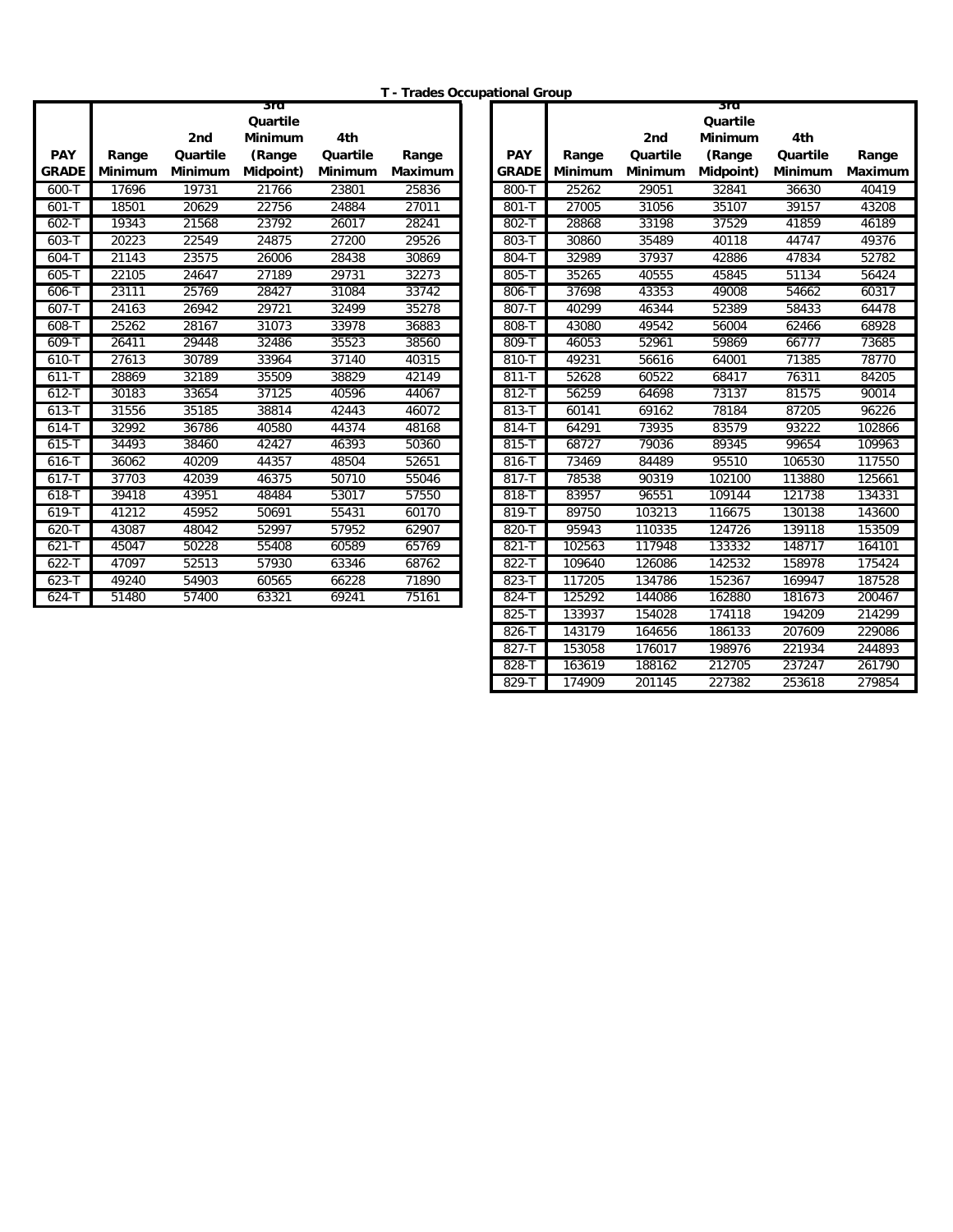# **CLASSIFICATION NOTICE #1366 - OCCUPATIONAL GROUP CONSOLIDATION OCCUPATIONAL GROUP CHANGE**

### **CURRENT PAY STRUCTURE:**

÷

п

# **O - Health Professional Occupational Group**

|                            |                         | 2nd                 | Quartile<br><b>Minimum</b> | 4th                 |                  |                              |                         | 2nd                 | Quartile<br><b>Minimum</b> | 4th                        |                 |
|----------------------------|-------------------------|---------------------|----------------------------|---------------------|------------------|------------------------------|-------------------------|---------------------|----------------------------|----------------------------|-----------------|
| <b>PAY</b><br><b>GRADE</b> | Range<br><b>Minimum</b> | Quartile<br>Minimum | (Range<br>Midpoint)        | Quartile<br>Minimum | Range<br>Maximum | <b>PAY</b><br><b>GRADE I</b> | Range<br><b>Minimum</b> | Quartile<br>Minimum | (Range<br>Midpoint)        | Quartile<br><b>Minimum</b> | Range<br>Maximu |
| 600-O                      | 17731                   | 19770               | 21809                      | 23848               | 25887            | 800-O                        | 25313                   | 29110               | 32907                      | 36704                      | 40501           |
| $601 - 0$                  | 18538                   | 20670               | 22802                      | 24933               | 27065            | 801-O                        | 27060                   | 31119               | 35178                      | 39237                      | 43296           |
| 602-0                      | 19381                   | 21610               | 23839                      | 26067               | 28296            | 802-0                        | 28927                   | 33266               | 37605                      | 41944                      | 46283           |
| $603 - 0$                  | 20263                   | 22593               | 24924                      | 27254               | 29584            | $803 - 0$                    | 30923                   | 35562               | 40200                      | 44839                      | 49477           |
| 604-O                      | 21185                   | 23621               | 26058                      | 28494               | 30930            | 804-O                        | 33057                   | 38016               | 42974                      | 47933                      | 52891           |
| $605 - 0$                  | 22149                   | 24696               | 27244                      | 29791               | 32338            | 805-O                        | 35338                   | 40639               | 45940                      | 51240                      | 56541           |
| 606-O                      | 23157                   | 25820               | 28483                      | 31146               | 33809            | 806-O                        | 37776                   | 43443               | 49109                      | 54776                      | 60442           |
| 607-O                      | 24211                   | 26995               | 29780                      | 32564               | 35348            | 807-O                        | 40383                   | 46441               | 52498                      | 58556                      | 64613           |
| 608-O                      | 25313                   | 28224               | 31135                      | 34046               | 36957            | 808-Q                        | 43169                   | 49644               | 56120                      | 62595                      | 69070           |
| 609-O                      | 26465                   | 29509               | 32552                      | 35596               | 38639            | 809-Q                        | 46148                   | 53070               | 59993                      | 66915                      | 73837           |
| $610 - 0$                  | 27669                   | 30851               | 34033                      | 37215               | 40397            | 810-Q                        | 49332                   | 56732               | 64132                      | 71531                      | 78931           |
| $611 - 0$                  | 28928                   | 32255               | 35582                      | 38908               | 42235            | 811-0                        | 52736                   | 60647               | 68557                      | 76468                      | 84378           |
| $612 - 0$                  | 30244                   | 33722               | 37200                      | 40678               | 44156            | 812-0                        | 56375                   | 64831               | 73288                      | 81744                      | 90200           |
| 613-0                      | 31620                   | 35256               | 38893                      | 42529               | 46165            | 813-0                        | 60265                   | 69305               | 78345                      | 87384                      | 96424           |
| 614-O                      | 33059                   | 36861               | 40663                      | 44464               | 48266            | 814-O                        | 64423                   | 74087               | 83750                      | 93414                      | 103077          |
| 615-0                      | 34563                   | 38538               | 42513                      | 46487               | 50462            | 815-O                        | 68868                   | 79198               | 89529                      | 99859                      | 110189          |
| 616-O                      | 36136                   | 40292               | 44448                      | 48603               | 52759            | 816-O                        | 73620                   | 84663               | 95706                      | 106749                     | 117792          |
| 617-O                      | 37780                   | 42125               | 46470                      | 50814               | 55159            | 817-0                        | 78700                   | 90505               | 102310                     | 114115                     | 125920          |
| 618-Q                      | 39499                   | 44042               | 48584                      | 53127               | 57669            | 818-O                        | 84130                   | 96750               | 109369                     | 121989                     | 134608          |
| $619 - 0$                  | 41296                   | 46045               | 50794                      | 55543               | 60292            | 819-Q                        | 89935                   | 103425              | 116916                     | 130406                     | 143896          |
| 620-O                      | 43175                   | 48140               | 53106                      | 58071               | 63036            | 820-O                        | 96141                   | 110562              | 124984                     | 139405                     | 153826          |
| $621 - 0$                  | 45139                   | 50330               | 55521                      | 60712               | 65903            | 821-0                        | 102775                  | 118191              | 133608                     | 149024                     | 164440          |
| 622-0                      | 47193                   | 52620               | 58048                      | 63475               | 68902            | 822-0                        | 109866                  | 126346              | 142826                     | 159306                     | 175786          |
| $623 - 0$                  | 49340                   | 55014               | 60688                      | 66362               | 72036            | $823 - 0$                    | 117447                  | 135064              | 152681                     | 170298                     | 187915          |
| 624-O                      | 51585                   | 57517               | 63450                      | 69382               | 75314            | 824-O                        | 125551                  | 144384              | 163217                     | 182049                     | 200882          |

**3rd** 

|              |         |                | sra            |          |                |
|--------------|---------|----------------|----------------|----------|----------------|
|              |         |                | Quartile       |          |                |
|              |         | 2nd            | <b>Minimum</b> | 4th      |                |
| <b>PAY</b>   | Range   | Quartile       | (Range         | Quartile | Range          |
| <b>GRADE</b> | Minimum | <b>Minimum</b> | Midpoint)      | Minimum  | <b>Maximum</b> |
| $800 - 0$    | 25313   | 29110          | 32907          | 36704    | 40501          |
| 801-0        | 27060   | 31119          | 35178          | 39237    | 43296          |
| $802 - 0$    | 28927   | 33266          | 37605          | 41944    | 46283          |
| $803 - 0$    | 30923   | 35562          | 40200          | 44839    | 49477          |
| $804 - 0$    | 33057   | 38016          | 42974          | 47933    | 52891          |
| $805 - 0$    | 35338   | 40639          | 45940          | 51240    | 56541          |
| $806 - 0$    | 37776   | 43443          | 49109          | 54776    | 60442          |
| $807 - 0$    | 40383   | 46441          | 52498          | 58556    | 64613          |
| 808-0        | 43169   | 49644          | 56120          | 62595    | 69070          |
| 809-O        | 46148   | 53070          | 59993          | 66915    | 73837          |
| $810 - 0$    | 49332   | 56732          | 64132          | 71531    | 78931          |
| $811 - 0$    | 52736   | 60647          | 68557          | 76468    | 84378          |
| 812-0        | 56375   | 64831          | 73288          | 81744    | 90200          |
| 813-0        | 60265   | 69305          | 78345          | 87384    | 96424          |
| 814-O        | 64423   | 74087          | 83750          | 93414    | 103077         |
| 815-O        | 68868   | 79198          | 89529          | 99859    | 110189         |
| $816 - 0$    | 73620   | 84663          | 95706          | 106749   | 117792         |
| 817-O        | 78700   | 90505          | 102310         | 114115   | 125920         |
| $818 - 0$    | 84130   | 96750          | 109369         | 121989   | 134608         |
| $819 - 0$    | 89935   | 103425         | 116916         | 130406   | 143896         |
| $820 - 0$    | 96141   | 110562         | 124984         | 139405   | 153826         |
| $821 - 0$    | 102775  | 118191         | 133608         | 149024   | 164440         |
| $822 - 0$    | 109866  | 126346         | 142826         | 159306   | 175786         |
| $823 - 0$    | 117447  | 135064         | 152681         | 170298   | 187915         |
| $824 - 0$    | 125551  | 144384         | 163217         | 182049   | 200882         |
| 825-0        | 134214  | 154346         | 174478         | 194610   | 214742         |
| 826-0        | 143475  | 164996         | 186518         | 208039   | 229560         |
| 827-0        | 153375  | 176381         | 199388         | 222394   | 245400         |
| 828-0        | 163958  | 188552         | 213146         | 237739   | 262333         |
| $829 - 0$    | 175271  | 201562         | 227853         | 254143   | 280434         |
| 830-0        | 187365  | 215470         | 243575         | 271679   | 299784         |
| $831 - 0$    | 200293  | 230337         | 260381         | 290425   | 320469         |
| $832 - 0$    | 214113  | 246230         | 278347         | 310464   | 342581         |
| 833-0        | 228887  | 263220         | 297553         | 331886   | 366219         |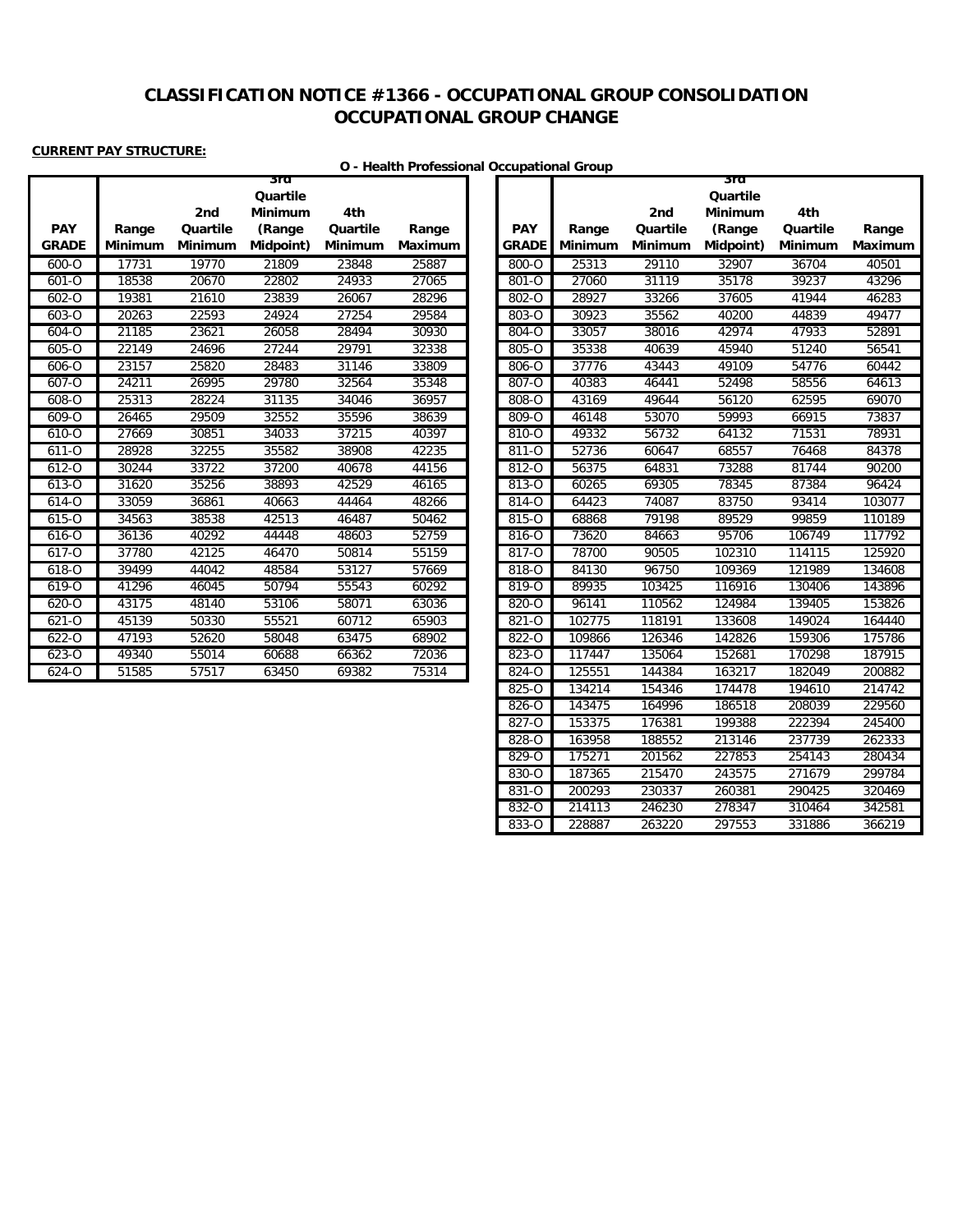#### **PROPOSED PAY STRUCTURE:**

#### **O - Healthcare Occupational Group**

|              |                |          | sra            |                |         |              |                |          | 3ra            |          |        |
|--------------|----------------|----------|----------------|----------------|---------|--------------|----------------|----------|----------------|----------|--------|
|              |                |          | Quartile       |                |         |              |                |          | Quartile       |          |        |
|              |                | 2nd      | <b>Minimum</b> | 4th            |         |              |                | 2nd      | <b>Minimum</b> | 4th      |        |
| <b>PAY</b>   | Range          | Quartile | (Range         | Quartile       | Range   | <b>PAY</b>   | Range          | Quartile | (Range         | Quartile | Range  |
| <b>GRADE</b> | <b>Minimum</b> | Minimum  | Midpoint)      | <b>Minimum</b> | Maximum | <b>GRADE</b> | <b>Minimum</b> | Minimum  | Midpoint)      | Minimum  | Maximu |
| $600 - 0$    | 22149          | 24696    | 27243          | 29790          | 32338   | $800 - 0$    | 31619          | 36362    | 41105          | 45848    | 50590  |
| $601 - 0$    | 23157          | 25820    | 28483          | 31146          | 33809   | 801-Q        | 33801          | 38871    | 43941          | 49011    | 54081  |
| $602 - 0$    | 24210          | 26995    | 29779          | 32563          | 35347   | $802 - 0$    | 36133          | 41553    | 46973          | 52393    | 57813  |
| $603 - 0$    | 25312          | 28223    | 31134          | 34045          | 36956   | 803-O        | 38626          | 44420    | 50214          | 56008    | 61802  |
| $604 - 0$    | 26464          | 29507    | 32550          | 35594          | 38637   | $804 - 0$    | 41291          | 47485    | 53679          | 59872    | 66066  |
| 605-O        | 27668          | 30850    | 34031          | 37213          | 40395   | 805-O        | 44140          | 50762    | 57383          | 64004    | 70625  |
| 606-O        | 28927          | 32253    | 35580          | 38906          | 42233   | 806-O        | 47186          | 54264    | 61342          | 68420    | 75498  |
| $607 - 0$    | 30243          | 33721    | 37199          | 40677          | 44155   | 807-O        | 50442          | 58008    | 65575          | 73141    | 80707  |
| $608 - 0$    | 31619          | 35255    | 38891          | 42527          | 46164   | 808-0        | 53922          | 62011    | 70099          | 78188    | 86276  |
| $609 - 0$    | 33058          | 36859    | 40661          | 44462          | 48264   | $809 - 0$    | 57643          | 66290    | 74936          | 83583    | 92229  |
| 610-O        | 34562          | 38536    | 42511          | 46485          | 50460   | 810-0        | 61620          | 70864    | 80107          | 89350    | 98593  |
| 611-0        | 36134          | 40290    | 44445          | 48601          | 52756   | 811-0        | 65872          | 75753    | 85634          | 95515    | 105396 |
| $612 - 0$    | 37778          | 42123    | 46467          | 50812          | 55156   | 812-0        | 70417          | 80980    | 91543          | 102105   | 112668 |
| 613-0        | 39497          | 44039    | 48582          | 53124          | 57666   | 813-0        | 75276          | 86568    | 97859          | 109151   | 120442 |
| 614-O        | 41294          | 46043    | 50792          | 55541          | 60290   | 814-O        | 80470          | 92541    | 104611         | 116682   | 128753 |
| $615 - 0$    | 43173          | 48138    | 53103          | 58068          | 63033   | 815-0        | 86023          | 98926    | 111830         | 124733   | 137637 |
| 616-O        | 45138          | 50328    | 55519          | 60710          | 65901   | 816-O        | 91958          | 105752   | 119546         | 133340   | 147133 |
| $617 - 0$    | 47191          | 52618    | 58045          | 63472          | 68899   | 817-0        | 98304          | 113049   | 127795         | 142540   | 157286 |
| $618 - 0$    | 49339          | 55013    | 60686          | 66360          | 72034   | 818-0        | 105086         | 120849   | 136612         | 152375   | 168138 |
| $619 - 0$    | 51584          | 57516    | 63448          | 69380          | 75312   | 819-0        | 112337         | 129188   | 146039         | 162889   | 179740 |
| 620-0        | 53931          | 60133    | 66335          | 72537          | 78739   | 820-0        | 120089         | 138102   | 156115         | 174129   | 192142 |
| 621-0        | 56384          | 62869    | 69353          | 75837          | 82321   | 821-0        | 128375         | 147631   | 166887         | 186144   | 205400 |
| $622 - 0$    | 58950          | 65729    | 72508          | 79288          | 86067   | $822 - 0$    | 137233         | 157818   | 178403         | 198987   | 219572 |
| $623 - 0$    | 61632          | 68720    | 75807          | 82895          | 89983   | $823 - 0$    | 146702         | 168707   | 190712         | 212718   | 234723 |
| $624 - 0$    | 64436          | 71847    | 79257          | 86667          | 94077   | $824 - 0$    | 156824         | 180348   | 203871         | 227395   | 250919 |
| $625 - 0$    | 67368          | 75116    | 82863          | 90610          | 98358   | 825-O        | 167645         | 192792   | 217939         | 243085   | 268232 |
| $626 - 0$    | 70433          | 78533    | 86633          | 94733          | 102833  | 826-0        | 179213         | 206094   | 232976         | 259858   | 286740 |
| $627 - 0$    | 73638          | 82107    | 90575          | 99043          | 107512  | 827-O        | 191578         | 220315   | 249052         | 277788   | 306525 |
| $628 - 0$    | 76989          | 85842    | 94696          | 103550         | 112404  | $828 - 0$    | 204797         | 235517   | 266236         | 296956   | 327675 |
| $629 - 0$    | 80492          | 89748    | 99005          | 108261         | 117518  | 829-0        | 218928         | 251767   | 284607         | 317446   | 350285 |
| 630-O        | 84154          | 93832    | 103510         | 113187         | 122865  | 830-O        | 234034         | 269139   | 304244         | 339350   | 374455 |
|              |                |          |                |                |         |              |                |          |                |          |        |

|              |                |                | 3ra            |                |                |
|--------------|----------------|----------------|----------------|----------------|----------------|
|              |                |                | Quartile       |                |                |
|              |                | 2nd            | <b>Minimum</b> | 4th            |                |
| <b>PAY</b>   | Range          | Quartile       | (Range         | Quartile       | Range          |
| <b>GRADE</b> | <b>Minimum</b> | <b>Minimum</b> | Midpoint)      | <b>Minimum</b> | <b>Maximum</b> |
| 800-O        | 31619          | 36362          | 41105          | 45848          | 50590          |
| 801-0        | 33801          | 38871          | 43941          | 49011          | 54081          |
| $802 - 0$    | 36133          | 41553          | 46973          | 52393          | 57813          |
| $803 - 0$    | 38626          | 44420          | 50214          | 56008          | 61802          |
| 804-O        | 41291          | 47485          | 53679          | 59872          | 66066          |
| 805-O        | 44140          | 50762          | 57383          | 64004          | 70625          |
| 806-O        | 47186          | 54264          | 61342          | 68420          | 75498          |
| 807-O        | 50442          | 58008          | 65575          | 73141          | 80707          |
| 808-O        | 53922          | 62011          | 70099          | 78188          | 86276          |
| 809-O        | 57643          | 66290          | 74936          | 83583          | 92229          |
| 810-0        | 61620          | 70864          | 80107          | 89350          | 98593          |
| 811-0        | 65872          | 75753          | 85634          | 95515          | 105396         |
| $812 - 0$    | 70417          | 80980          | 91543          | 102105         | 112668         |
| 813-0        | 75276          | 86568          | 97859          | 109151         | 120442         |
| 814-O        | 80470          | 92541          | 104611         | 116682         | 128753         |
| 815-0        | 86023          | 98926          | 111830         | 124733         | 137637         |
| 816-0        | 91958          | 105752         | 119546         | 133340         | 147133         |
| 817-0        | 98304          | 113049         | 127795         | 142540         | 157286         |
| 818-0        | 105086         | 120849         | 136612         | 152375         | 168138         |
| 819-0        | 112337         | 129188         | 146039         | 162889         | 179740         |
| 820-0        | 120089         | 138102         | 156115         | 174129         | 192142         |
| 821-0        | 128375         | 147631         | 166887         | 186144         | 205400         |
| 822-0        | 137233         | 157818         | 178403         | 198987         | 219572         |
| 823-0        | 146702         | 168707         | 190712         | 212718         | 234723         |
| 824-O        | 156824         | 180348         | 203871         | 227395         | 250919         |
| $825 - 0$    | 167645         | 192792         | 217939         | 243085         | 268232         |
| 826-0        | 179213         | 206094         | 232976         | 259858         | 286740         |
| 827-0        | 191578         | 220315         | 249052         | 277788         | 306525         |
| $828 - 0$    | 204797         | 235517         | 266236         | 296956         | 327675         |
| 829-0        | 218928         | 251767         | 284607         | 317446         | 350285         |
| 830-0        | 234034         | 269139         | 304244         | 339350         | 374455         |
| $831 - 0$    | 250183         | 287710         | 325237         | 362765         | 400292         |
| $832 - 0$    | 267445         | 307562         | 347679         | 387795         | 427912         |
| 833-0        | 285899         | 328784         | 371668         | 414553         | 457438         |
| 834-O        | 305626         | 351470         | 397314         | 443158         | 489001         |
| 835-0        | 326714         | 375721         | 424728         | 473735         | 522742         |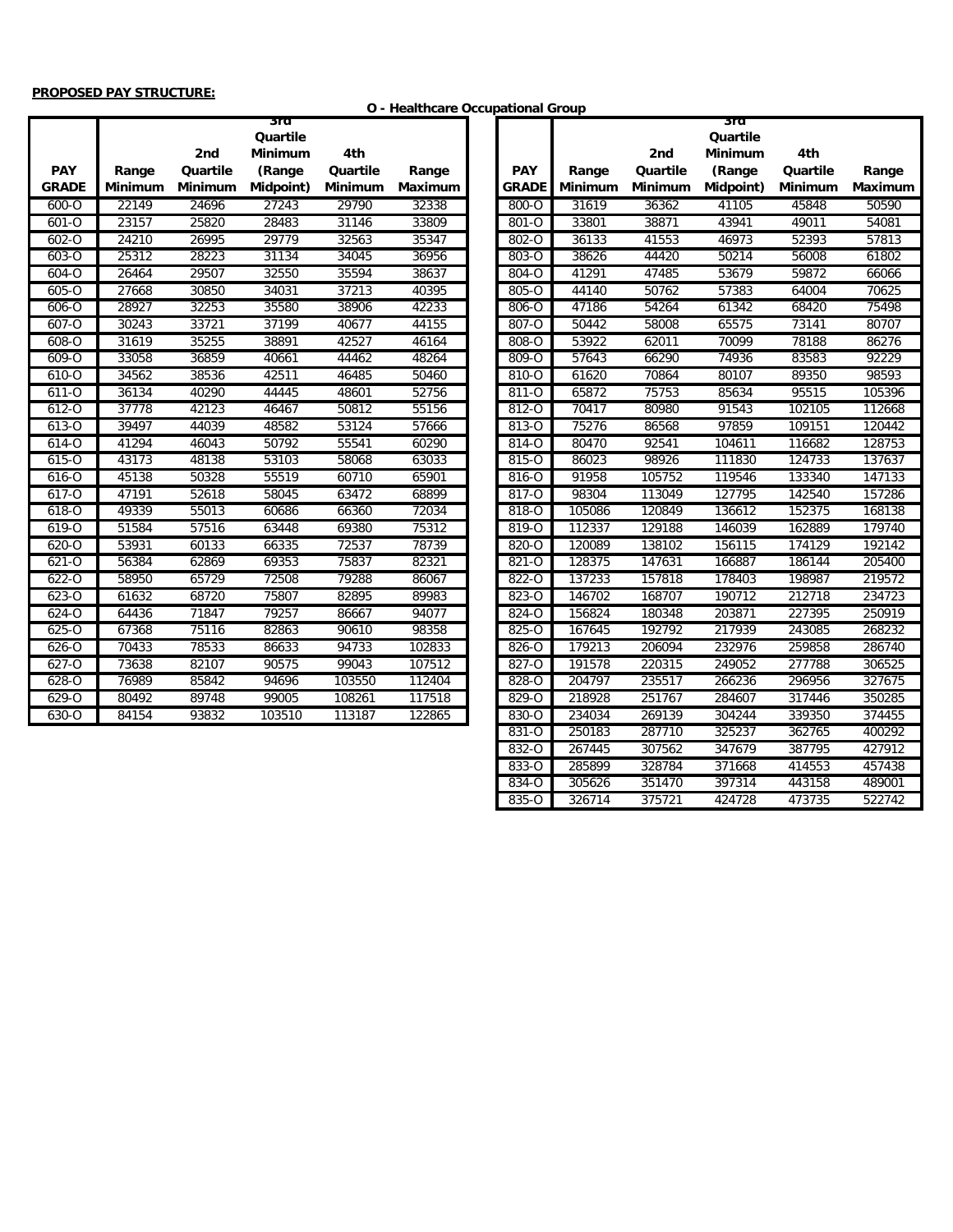| CLASSIFICATION NOTICE #1366 - OCCUPATIONAL GROUP CONSOLIDATION |                                                 |                                 |  |  |  |
|----------------------------------------------------------------|-------------------------------------------------|---------------------------------|--|--|--|
| <b>BASIS FOR PAY GRADE RECOMMENDATIONS</b>                     |                                                 |                                 |  |  |  |
| <b>JOB CODE</b>                                                | <b>CLASSIFICATION TITLE</b>                     | <b>BASIS FOR RECOMMENDATION</b> |  |  |  |
| CO2654                                                         | <b>Addictions Counselor Level II</b>            | RANGE MINIMUM                   |  |  |  |
| CO2665                                                         | <b>Addictions Counselor Level III</b>           | RANGE MINIMUM                   |  |  |  |
| CO2720                                                         | Advanced Physician                              | INTERNAL RELATIONSHIP           |  |  |  |
| CO0557                                                         | <b>Advanced Poison Information Specialist</b>   | INTERNAL RELATIONSHIP           |  |  |  |
| CO0558                                                         | <b>Advanced Registered Nurse</b>                | INTERNAL RELATIONSHIP           |  |  |  |
| CO2724                                                         | Advanced Technical Physician                    | INTERNAL RELATIONSHIP           |  |  |  |
| CO2641                                                         | Anesthesia Technician                           | INTERNAL RELATIONSHIP           |  |  |  |
| CO2725                                                         | Associate Director Physician Services           | INTERNAL RELATIONSHIP           |  |  |  |
| CO2728                                                         | Associate Director Technical Physician Services | INTERNAL RELATIONSHIP           |  |  |  |
| CJ2476                                                         | Associate Heavy Equipment Mechanic              | INTERNAL RELATIONSHIP           |  |  |  |
| CJ2477                                                         | Automotive Body Repair Supervisor               | <b>INTERNAL RELATIONSHIP</b>    |  |  |  |
| CJ2478                                                         | Automotive Service Center Supervisor            | <b>INTERNAL RELATIONSHIP</b>    |  |  |  |
| CJ2479                                                         | Automotive Service Technician                   | <b>INTERNAL RELATIONSHIP</b>    |  |  |  |
| CJ2480                                                         | <b>Aviation Electrical Superintendent</b>       | <b>INTERNAL RELATIONSHIP</b>    |  |  |  |
| CJ2481                                                         | <b>Aviation Painting Supervisor</b>             | INTERNAL RELATIONSHIP           |  |  |  |
| CO2644                                                         | Behavioral Health Technician                    | <b>RANGE MINIMUM</b>            |  |  |  |
| CJ2489                                                         | <b>Body Repair Worker</b>                       | <b>INTERNAL RELATIONSHIP</b>    |  |  |  |
| CO2681                                                         | Cardiopulmonary Technologist                    | <b>RANGE MINIMUM</b>            |  |  |  |
| $\overline{C}$ J2493                                           | Carpenter                                       | <b>MARKET</b>                   |  |  |  |
| CA2655                                                         | Case Management Coordinator I                   | <b>MARKET</b>                   |  |  |  |
| CA2658                                                         | Case Management Coordinator II                  | <b>INTERNAL RELATIONSHIP</b>    |  |  |  |
| CA2666                                                         | Case Management Coordinator III                 | <b>MARKET</b>                   |  |  |  |
| CA2691                                                         | Case Management Supervisor I                    | <b>MARKET</b>                   |  |  |  |
| CA2697                                                         | Case Management Supervisor II                   | INTERNAL RELATIONSHIP           |  |  |  |
| CJ2494                                                         | Cement Finisher                                 | <b>INTERNAL RELATIONSHIP</b>    |  |  |  |
| CJ2499                                                         | <b>Chief Combination Inspector</b>              | INTERNAL RELATIONSHIP           |  |  |  |
| CO2726                                                         | Chief Medical Examiner And Coroner              | INTERNAL RELATIONSHIP           |  |  |  |
| CO2716                                                         | Chief Paramedic                                 | RANGE MINIMUM                   |  |  |  |
| CJ2706                                                         | Chief Trades Inspector                          | INTERNAL RELATIONSHIP           |  |  |  |
| CO2652                                                         | <b>Clinical Care Associate</b>                  | RANGE MINIMUM                   |  |  |  |
| CO2645                                                         | Clinical Care Technician                        | <b>INTERNAL RELATIONSHIP</b>    |  |  |  |
| CO1598                                                         | <b>Clinical Nurse Educator</b>                  | <b>MARKET</b>                   |  |  |  |
| CO0564                                                         | <b>Clinical Nurse Specialist</b>                | <b>MARKET</b>                   |  |  |  |
| CO0565                                                         | Clinical Social Work Team Leader                | <b>INTERNAL RELATIONSHIP</b>    |  |  |  |
| CJ2679                                                         | <b>Combination Inspector I</b>                  | INTERNAL RELATIONSHIP           |  |  |  |
| CJ2682                                                         | <b>Combination Inspector II</b>                 | <b>INTERNAL RELATIONSHIP</b>    |  |  |  |
| CJ2500                                                         | <b>Construction And Maintenance Supervisor</b>  | <b>MARKET</b>                   |  |  |  |
| CJ2501                                                         | <b>Construction Inspector</b>                   | INTERNAL RELATIONSHIP           |  |  |  |
| CO2699                                                         | <b>Critical Care Respiratory Specialist</b>     | <b>INTERNAL RELATIONSHIP</b>    |  |  |  |
| CO2703                                                         | Cytotechnologist                                | <b>RANGE MINIMUM</b>            |  |  |  |
| CO2642                                                         | Dental Assistant                                | INTERNAL RELATIONSHIP           |  |  |  |
| CO2717                                                         | Dentist                                         | <b>MARKET</b>                   |  |  |  |
| CO2707                                                         | Diagnostic Imaging Supervisor                   | RANGE MINIMUM                   |  |  |  |
| CO2680                                                         | Diagnostic Imaging Technologist                 | <b>RANGE MINIMUM</b>            |  |  |  |
| CJ2514                                                         | <b>Electrical Inspector</b>                     | <b>MARKET</b>                   |  |  |  |
| CJ2515                                                         | <b>Electrical Maintenance Worker</b>            | INTERNAL RELATIONSHIP           |  |  |  |
| CJ2516                                                         | <b>Electrical Supervisor</b>                    | INTERNAL RELATIONSHIP           |  |  |  |
| CJ2513                                                         | Electrician                                     | <b>MARKET</b>                   |  |  |  |
| CJ2511                                                         | Electronic Systems Technician                   | <b>RANGE MINIMUM</b>            |  |  |  |
| CJ2512                                                         | Electronics Technician Supervisor               | <b>INTERNAL RELATIONSHIP</b>    |  |  |  |
| CO2659                                                         | <b>Emergency Service Patrol Team Leader</b>     | RANGE MINIMUM                   |  |  |  |
| CO2656                                                         | Emergency Service Technician                    | RANGE MINIMUM                   |  |  |  |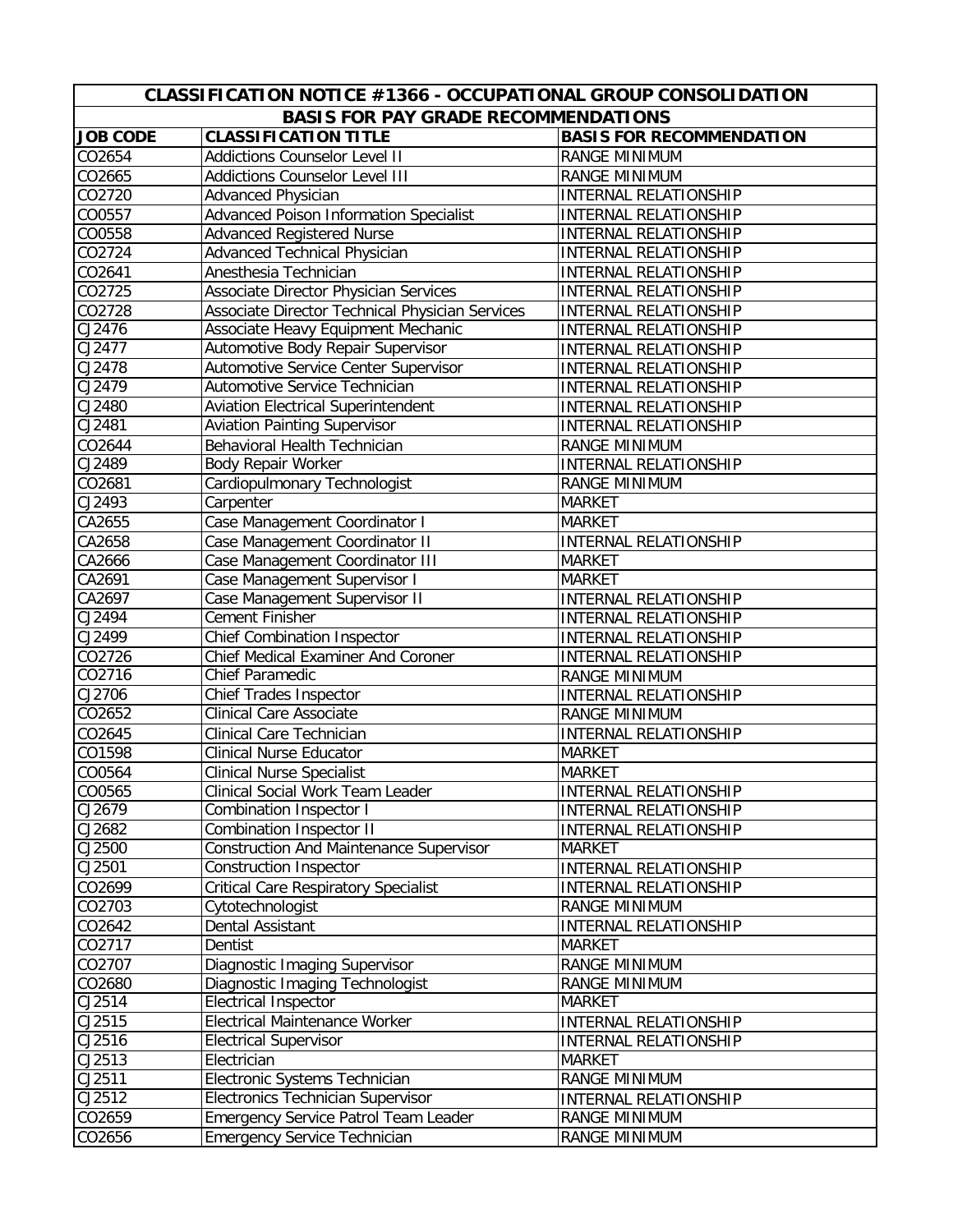| CA2693           | Employee Assistance Counselor                    | <b>MARKET</b>                |
|------------------|--------------------------------------------------|------------------------------|
| CJ2522           | <b>Facilities Superintendent</b>                 | <b>MARKET</b>                |
| CJ2523           | Facility Maintaintenance Technician              | <b>MARKET</b>                |
| CJ1917           | <b>Field Superintendent</b>                      | INTERNAL RELATIONSHIP        |
| CE2660           | Forensic Autopsy Technician                      | <b>INTERNAL RELATIONSHIP</b> |
| CE2689           | Forensic Autopsy Technician Supervisor           | INTERNAL RELATIONSHIP        |
| CO2721           | Forensic Pathologist                             | INTERNAL RELATIONSHIP        |
| CD2300           | Forensic Pathology Fellow                        | INTERNAL RELATIONSHIP        |
| CJ2526           | Glazier                                          | INTERNAL RELATIONSHIP        |
| CO2643           | Health Care Technician                           | <b>MARKET</b>                |
| CJ2535           | Heavy Equipment Mechanic                         | <b>MARKET</b>                |
| CJ2534           | Heavy Equipment Mechanic Line Supervisor         | INTERNAL RELATIONSHIP        |
| CJ2536           | Heavy Equipment Service Technician               | INTERNAL RELATIONSHIP        |
| CJ2676           | Helicopter Mechanic                              | INTERNAL RELATIONSHIP        |
| CA2650           | Human Service Advocate                           | <b>MARKET</b>                |
| CA2685           | Human Service Supervisor                         | INTERNAL RELATIONSHIP        |
| CJ2539           | <b>HVAC Mechanic</b>                             | <b>MARKET</b>                |
| CJ2540           | <b>HVAC Supervisor</b>                           | INTERNAL RELATIONSHIP        |
| CO2711           | Imaging Operations Supervisor                    | <b>INTERNAL RELATIONSHIP</b> |
| CJ2541           | Information Display Technician                   | INTERNAL RELATIONSHIP        |
| CO2661           | Laboratory Technician                            | <b>RANGE MINIMUM</b>         |
| CO2673           | <b>Lead Addictions Counselor</b>                 | <b>RANGE MINIMUM</b>         |
| CA2667           | Lead Case Management Coordinator                 | INTERNAL RELATIONSHIP        |
| CJ2549           | Lead Heavy Equipment Mechanic                    | <b>INTERNAL RELATIONSHIP</b> |
| CO2718           | Lead Pharmacist                                  | <b>MARKET</b>                |
| CO2640           | Lead Radiographic Technician                     | RANGE MINIMUM                |
| CA2694           | Lead Social Case Worker                          | <b>MARKET</b>                |
| CA2460           | Lead Utilization Management Coordinator          | <b>INTERNAL RELATIONSHIP</b> |
| CO2662           | <b>Licensed Practical Nurse</b>                  | <b>RANGE MINIMUM</b>         |
| CA2695           |                                                  | <b>INTERNAL RELATIONSHIP</b> |
| CJ2551           | Licensed Therapist Masters Level<br>Locksmith    | <b>INTERNAL RELATIONSHIP</b> |
| CJ2553           | Maintenance Assistant                            | <b>RANGE MINIMUM</b>         |
| CJ2552           | Maintenance Technician                           | <b>MARKET</b>                |
|                  |                                                  |                              |
| CO2683<br>CJ2559 | Mammography Technologist<br>Master Trades Worker | <b>MARKET</b>                |
|                  |                                                  | INTERNAL RELATIONSHIP        |
| CJ2560<br>CJ2561 | Mechanic Line Supervisor                         | INTERNAL RELATIONSHIP        |
|                  | Mechanical Inspector                             | <b>INTERNAL RELATIONSHIP</b> |
| CO2715           | Medical Imaging Manager                          | RANGE MINIMUM                |
| CO2647           | <b>Medical Office Assistant</b>                  | INTERNAL RELATIONSHIP        |
| CO2663           | Medical Records Coder                            | RANGE MINIMUM                |
| CO2648           | Medical Services Representative                  | RANGE MINIMUM                |
| CO0584           | <b>Medical Technologist</b>                      | RANGE MINIMUM                |
| CO0583           | Medical Technologist Section Supervisor          | RANGE MINIMUM                |
| CO0585           | Medical Technologist Unit Supervisor             | RANGE MINIMUM                |
| CJ2562           | Multiple Trades Supervisor                       | <b>INTERNAL RELATIONSHIP</b> |
| CO2684           | Nuclear Medicine Technologist                    | <b>RANGE MINIMUM</b>         |
| CO0590           | Nurse Practitioner                               | <b>MARKET</b>                |
| CO0592           | Nursing Administrator                            | RANGE MINIMUM                |
| CO2638           | <b>Nursing Aide</b>                              | RANGE MINIMUM                |
| CO0593           | <b>Nursing Clinical Coordinator</b>              | <b>RANGE MINIMUM</b>         |
| CO0594           | <b>Nursing Operations Manager</b>                | RANGE MINIMUM                |
| CO0595           | Nursing Program Manager                          | <b>MARKET</b>                |
| CO0597           | Nutritionist                                     | RANGE MINIMUM                |
| CA2668           | Outreach Case Coordinator                        | INTERNAL RELATIONSHIP        |
| CA2692           | Outreach Case Coordinator Supervisor             | INTERNAL RELATIONSHIP        |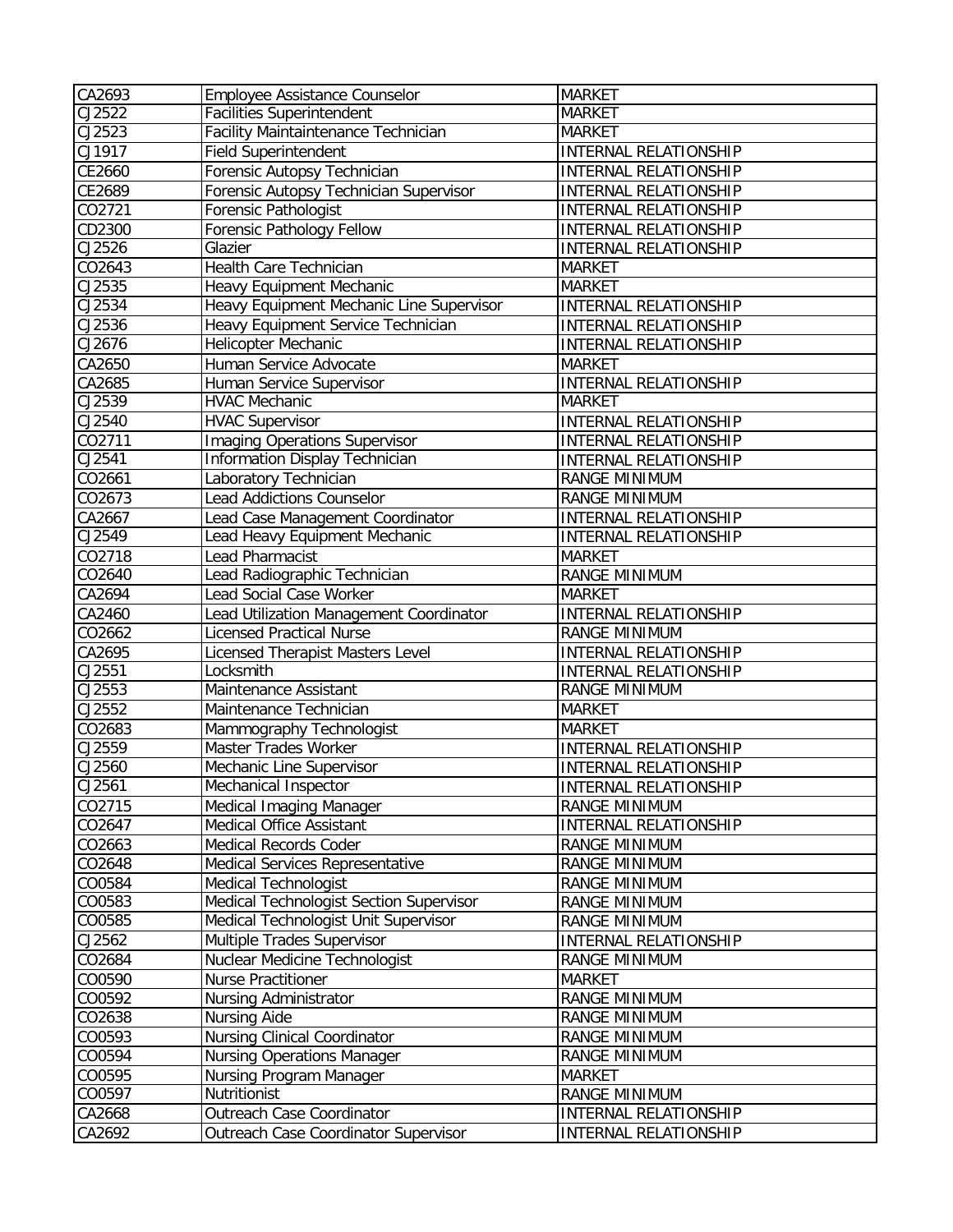| CJ2567 | Painter                                         | <b>MARKET</b>                |
|--------|-------------------------------------------------|------------------------------|
| CO2675 | Paramedic                                       | <b>RANGE MINIMUM</b>         |
| CO2698 | Paramedic Field Supervisor                      | RANGE MINIMUM                |
| CO2704 | Paramedic Fleet Supervisor                      | RANGE MINIMUM                |
| CO2705 | Paramedic Operations Supervisor                 | <b>INTERNAL RELATIONSHIP</b> |
| CO0600 | Pharmacist                                      | <b>MARKET</b>                |
| CO2646 | Pharmacy Technician                             | <b>RANGE MINIMUM</b>         |
| CO0602 | Physical Therapist                              | <b>MARKET</b>                |
| CO2719 | Physician                                       | <b>MARKET</b>                |
| CJ2571 | Plumber                                         | <b>MARKET</b>                |
| CJ2572 | Plumbing Inspector                              | <b>INTERNAL RELATIONSHIP</b> |
| CJ2573 | <b>Plumbing Supervisor</b>                      | <b>INTERNAL RELATIONSHIP</b> |
| CJ2575 | Police Fleet Technician                         | <b>RANGE MINIMUM</b>         |
| CJ2578 | Pool Maintenance Technician                     | <b>INTERNAL RELATIONSHIP</b> |
| CO0606 | Psychologist                                    | <b>RANGE MINIMUM</b>         |
| CO1531 | Psychologist Candidate for Licensure            | <b>RANGE MINIMUM</b>         |
| CO0608 | Psychologist Supervisor                         | <b>INTERNAL RELATIONSHIP</b> |
| CO2712 | Public Health Veterinarian                      | RANGE MINIMUM                |
| CO0610 | Quality Improvement Nurse                       | <b>MARKET</b>                |
| CO2639 | Radiographic Support Technician                 | INTERNAL RELATIONSHIP        |
| CO0612 | Recreational Therapist                          | <b>INTERNAL RELATIONSHIP</b> |
| CO0614 | <b>Registered Nurse</b>                         | RANGE MINIMUM                |
| CJ2593 | Senior Biomedical Equipment Technician          | <b>MARKET</b>                |
| CO2664 | Senior Clinical Care Associate                  | <b>RANGE MINIMUM</b>         |
| CO0617 | Senior Clinical Social Worker                   | RANGE MINIMUM                |
| CJ2594 | Senior Equipment Repair Technician              | <b>RANGE MINIMUM</b>         |
| CO2669 | Senior Laboratory Technician                    | <b>RANGE MINIMUM</b>         |
| CO0618 | Senior Occupational Therapist                   | <b>MARKET</b>                |
| CO0619 | Senior Physical Therapist                       | INTERNAL RELATIONSHIP        |
| CO2723 | Senior Physician                                | <b>INTERNAL RELATIONSHIP</b> |
| CJ2595 | Senior Police Fleet Technician                  | <b>INTERNAL RELATIONSHIP</b> |
| CO0629 | Senior Quality Improvement Nurse                | <b>INTERNAL RELATIONSHIP</b> |
| CO0620 | Senior Registered Nurse                         | RANGE MINIMUM                |
| CO2678 | Senior Respiratory Therapist                    | <b>MARKET</b>                |
| CA2690 | Senior Social Case Worker                       | <b>MARKET</b>                |
| CO0623 | Senior Speech Therapist                         | <b>MARKET</b>                |
| CO2727 | Senior Technical Physician                      | INTERNAL RELATIONSHIP        |
| CJ2596 | Senior Tree Trimmer                             | INTERNAL RELATIONSHIP        |
| CA2686 | Social Case Worker                              | INTERNAL RELATIONSHIP        |
| CA2708 | Social Case Worker Manager                      | <b>INTERNAL RELATIONSHIP</b> |
| CA2700 | Social Case Worker Supervisor                   | <b>MARKET</b>                |
| CA2701 | <b>Special Education Teacher</b>                | RANGE MINIMUM                |
| CA2709 | Special Education Teacher Supervisor            | INTERNAL RELATIONSHIP        |
| CA2653 | Special Education Teaching Assistant            | <b>RANGE MINIMUM</b>         |
| CA2687 | Special Education Teaching Assistant Supervisor | <b>INTERNAL RELATIONSHIP</b> |
| CO0627 | Speech Therapist                                | <b>MARKET</b>                |
| CJ2597 | <b>Stable Master</b>                            | INTERNAL RELATIONSHIP        |
| CA2657 | Staff Social Case Worker                        | <b>INTERNAL RELATIONSHIP</b> |
| CA2674 | <b>Staff Special Education Teacher</b>          | INTERNAL RELATIONSHIP        |
| CJ2710 | Superintendent of Radio Communications          | INTERNAL RELATIONSHIP        |
| CO2722 | Technical Physician                             | <b>MARKET</b>                |
| CA2688 | Therapist Master's Level                        | INTERNAL RELATIONSHIP        |
| CA2702 | <b>Therapist Supervisor</b>                     | INTERNAL RELATIONSHIP        |
| CJ2607 | <b>Trades Apprentice</b>                        | INTERNAL RELATIONSHIP        |
| CJ2677 | Trades Inspector                                | INTERNAL RELATIONSHIP        |